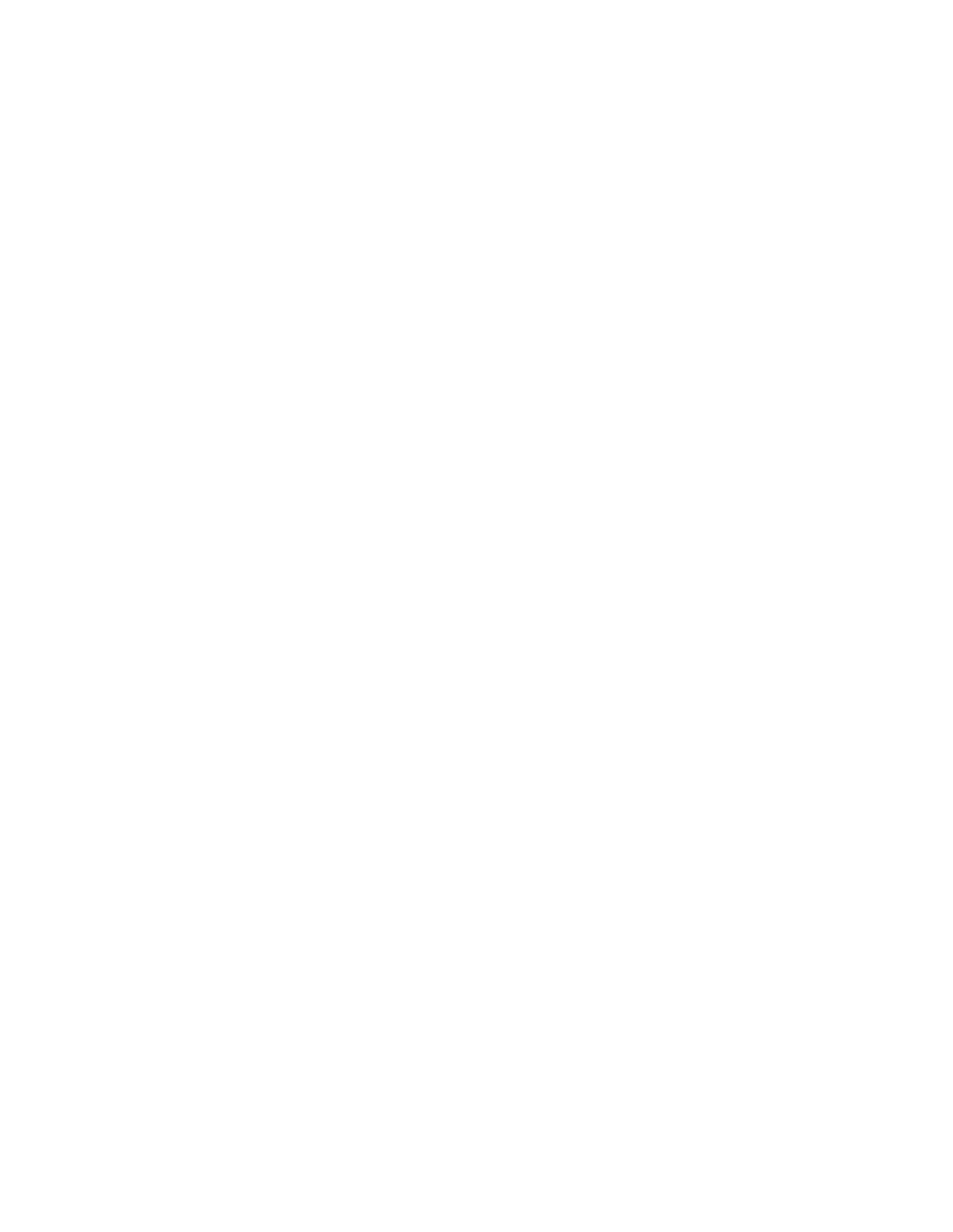# **IMF Working Paper**

# African Department

# **HIV/AIDS: The Impact on Poverty and Inequality**

## **Prepared by Gonzalo Salinas and Markus Haacker1**

Authorized for distribution by Brian Ames

May 2006

### **Abstract**

**This Working Paper should not be reported as representing the views of the IMF.** The views expressed in this Working Paper are those of the author(s) and do not necessarily represent those of the IMF or IMF policy. Working Papers describe research in progress by the author(s) and are published to elicit comments and to further debate.

Using available data on the distribution of HIV/AIDS prevalence across population groups for four sub-Saharan African countries and transposing this information to household income and expenditure surveys, we simulate the impact of HIV/AIDS on poverty and inequality. We find that the epidemic lowers average income and increases poverty, and that the jump in poverty is larger than expected from the fall in average income. This disproportionate increase in poverty reflects the large share of the population living on the threshold of poverty and the higher HIV prevalence rates in those segments of the population.

JEL Classification Numbers: H55, I18, I32, I38, J11, O15, O55

 $\overline{a}$ 

Keywords: Income distribution, poverty, growth, income per capita, health, HIV/AIDS, social security, Ghana, Kenya, Swaziland, Zambia, sub-Saharan Africa

Author(s) E-Mail Address: gonzalo.salinas@economics.ox.ac.uk, mhaacker@imf.org

<sup>&</sup>lt;sup>1</sup> Gonzalo Salinas is the corresponding author. Address: Economics Department, Oxford University, Manor Road Building, Manor Road, Oxford, OX1 3UQ, UK. Markus Haacker is in the African Department, International Monetary Fund. The authors would like to thank Robert Greener (UNAIDS) and Kirsty Mason (IMF) for their comments, and Leighton Harris for assistance with tables and figures.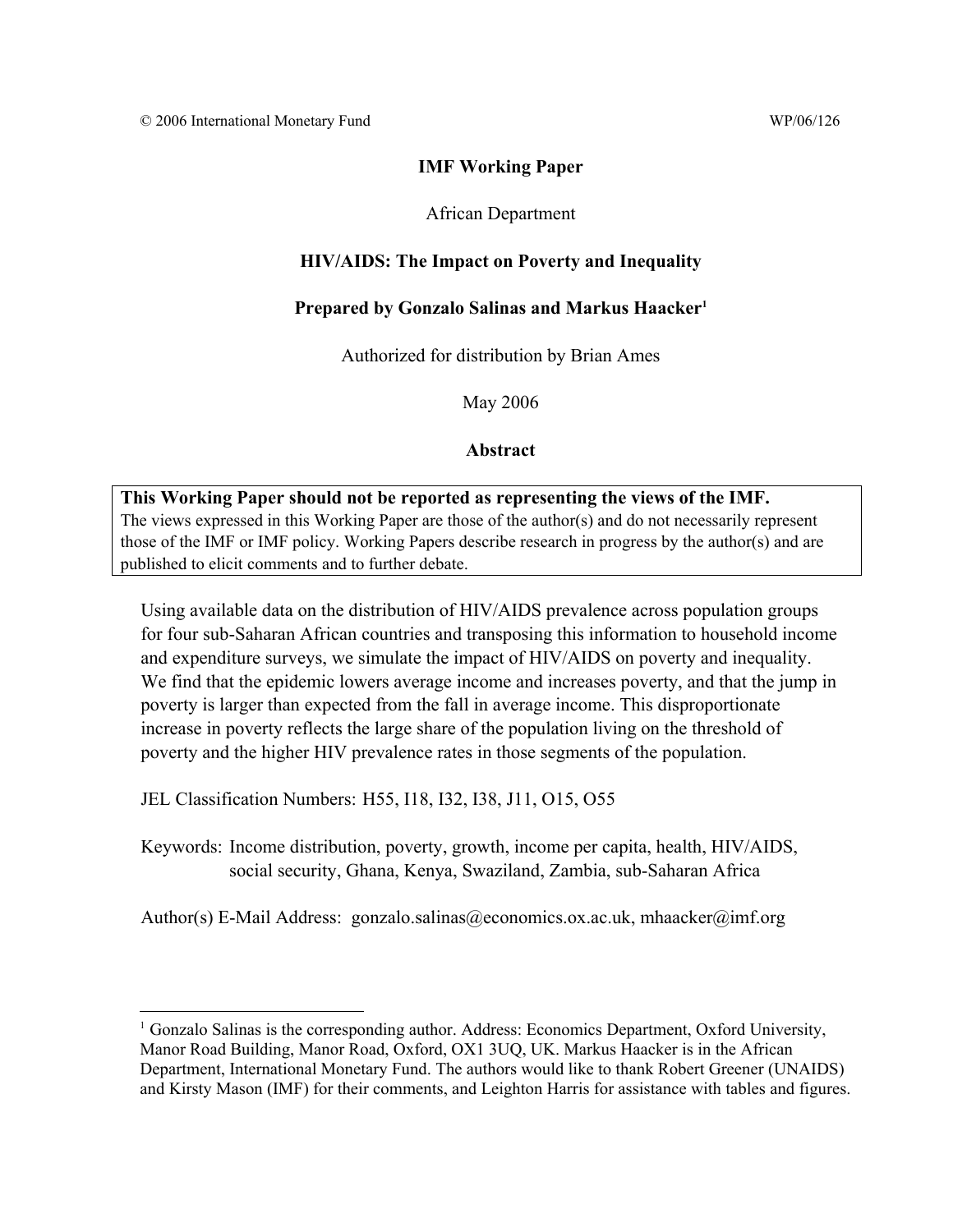| Page                                                                    |
|-------------------------------------------------------------------------|
|                                                                         |
|                                                                         |
|                                                                         |
|                                                                         |
|                                                                         |
|                                                                         |
|                                                                         |
|                                                                         |
|                                                                         |
|                                                                         |
|                                                                         |
|                                                                         |
|                                                                         |
| 6. Impact of HIV/AIDS According to Different Labor Market Assumptions14 |
|                                                                         |
|                                                                         |
|                                                                         |
|                                                                         |
|                                                                         |

# Appendix

|--|--|--|--|--|--|--|--|--|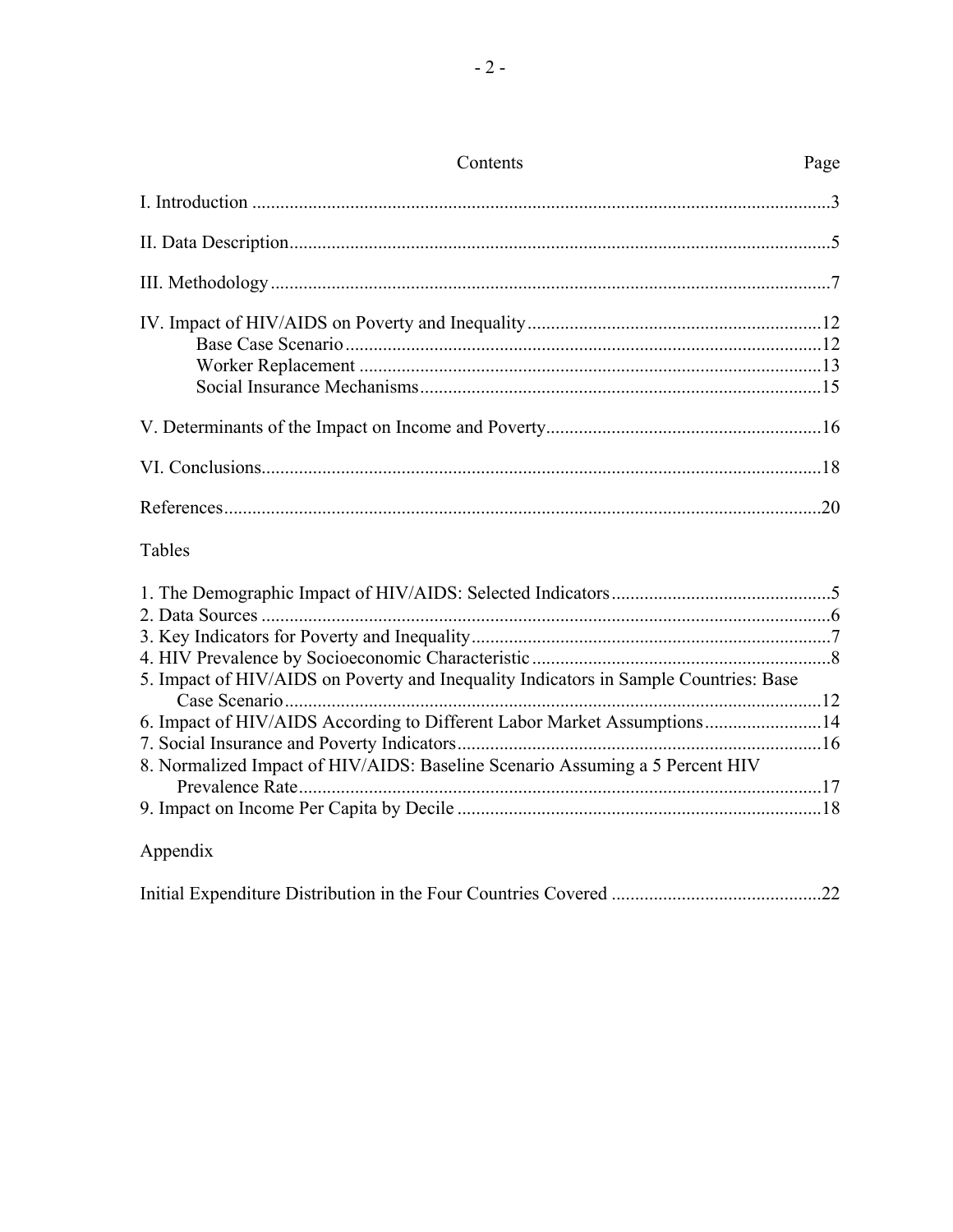#### **I. INTRODUCTION**

HIV/AIDS stands as one of the largest obstacles to development in many countries, particularly in Africa. Most evidently, the disease jeopardizes significant health-related improvements attained during the past decades—in some of the worst-affected countries, life expectancy is estimated to have declined by more than 20 years (United Nations Populations Division, 2005). While the situation in the region differs very substantially across countries,<sup>2</sup>, average life expectancy in Africa has been declining as a consequence of HIV/AIDS since 1990 (by 2½ years overall)—the only example in recent history that a major world region has experienced a sustained decline in life expectancies.<sup>3</sup>

In addition to its direct effects on population health and life expectancy, HIV/AIDS affects many other dimensions of what is commonly subsumed under development. Taking the United Nations Millennium Development Goals (MDGs) as an example, we find not only that an MDG explicitly refers to HIV/AIDS ("halt and begin to reverse the spread of HIV/AIDS"), but also that HIV/AIDS has a bearing on most of the other MDGs, most obviously on MDGs 4 and 5 (to "reduce child mortality" and to "improve maternal health"). To the extent that orphanhood impedes access to education, MDG 2 ("to achieve universal primary education") is affected, and the higher prevalence of HIV/AIDS among women (and, frequently, their role in care) mean that HIV/AIDS also affects gender equality (MDG 3). The present paper is concerned with the impact of HIV/AIDS on poverty, i.e., with the implications of the disease for attaining MDG 1 (to "eradicate extreme poverty and hunger").

One of the channels through which HIV/AIDS can affect overall poverty levels is its effect on economic growth. Because the disease claims lives primarily from the workingage segments of the population, the affected countries experience major reductions in their workforces, unambiguously lowering GDP growth rates. However, for the impact on poverty rates, changes in GDP per capita are more relevant, and the evidence on this is mixed at present. Initial research modeled the effect of the epidemic focusing only on the consequences of mortality and treated the disease as an exogenous shock on the labor force. In countries with an underutilization of the labor force, the dying workers would be replaced by the unemployed, mitigating the adverse impact on output—some studies actually predict an increase in GDP per capita as a decreasing population shared the existing stock of factors of production (capital and natural resources). More elaborate estimates from simulations on general equilibrium models implied that income per capita would be largely unaffected by the HIV/AIDS epidemic (ING Baring, 2000; and Kambou and others, 1993). Studies focusing on the longer run typically arrive at significantly more negative assessments, by considering that higher domestic production costs mean that the respective country becomes less attractive as an investment location (see Haacker, 2002),

 $2$  HIV prevalence for the population of age 15–49 in sub-Saharan Africa ranges from about 1 percent (comparable to some European countries) to almost 40 percent.

 $3$  See Haacker (2006).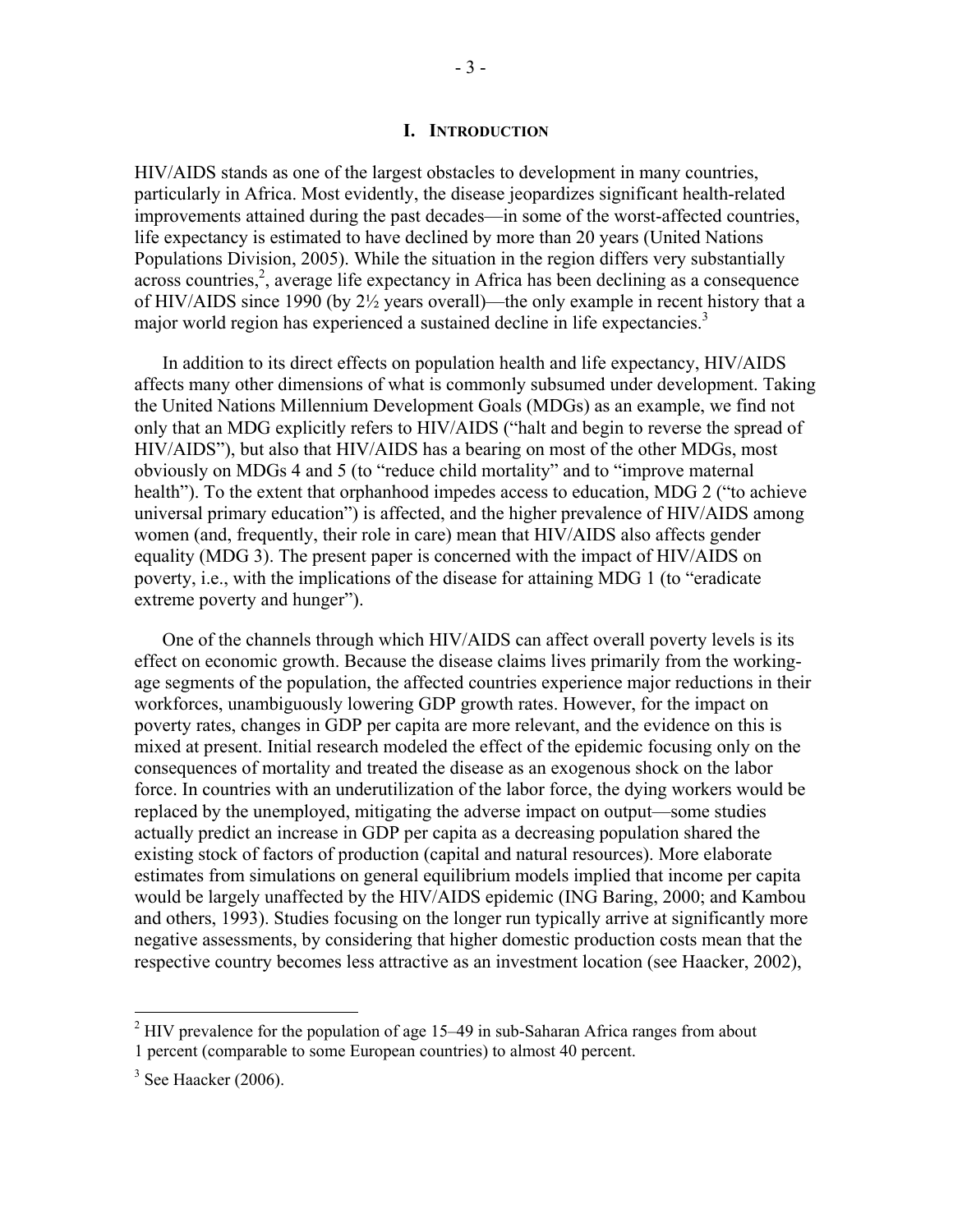or that HIV/AIDS adversely affects the availability and the accumulation of human capital (see Bell and others, 2004). 4

In addition, there are several factors implying that the disease fuels poverty beyond its effect on per capita income growth. Reviewing studies on the impact of HIV/AIDS at the household level, Whiteside (2002) concludes that the final effect of the disease clearly depends on the availability of resources in the community and the broader resources available to households. With much lower access to financial mechanisms, the poor are also less able to cope with the sudden and considerable increase in expenditures and reduction in income caused by HIV/AIDS. Despite considerable efforts in South Africa, Steinberg and others (2002) find that home-based assistance from the government rarely reaches the poorest segments of society.

Evidence from Steinberg and others (2002) also points out that the cost of the disease relative to household income is twice larger in rural than in urban areas, which means that the lowest deciles are bearing disproportionately large expenses. Booysen (2003) in turn shows that in South Africa the incidence, depth, and severity of poverty are higher among households affected by HIV/AIDS, and their members are more likely to experience chronic poverty and income variation.

Still, most of this evidence is limited to rather unrepresentative groups of the population, and the analysis is limited to a short time horizon. In order to assess the impact of the disease on poverty, one has to take into account both morbidity and mortality costs in the context of the particular income distribution and demographic patterns in each country. The present study uses simulation analysis to evaluate more thoroughly and comprehensively the initial evidence on the impact of HIV/AIDS on poverty. We focus on four sub-Saharan African countries (Ghana, Kenya, Swaziland, and Zambia), which were chosen because they represent very different settings in terms of size, level and distribution of HIV/AIDS prevalence, demographic structure, geographical location, and type of data sources. This will provide an opportunity not only to analyze the overall impact of HIV/AIDS, but also to learn from the cross-country differences.

Our analysis incorporates the costs and effects of increased mortality and of rising morbidity associated with the epidemic. Morbidity costs include a fall in the income of infected working members in a household, as well as higher HIV-related expenditures of all sick individuals in the household. The death of a household member results in an income loss and incurs funeral expenses. Beyond the immediate effects on households, we analyze the impact on poverty outcomes and income distribution of the mechanism through which employment vacated by AIDS victims is filled, and the social insurance mechanisms to support destitute households. Finally, we explore various factors that have a bearing on our results and contribute to different outcomes across countries, such as the

<sup>&</sup>lt;sup>4</sup> According to Bell and others (2004), this negative impact on human capital is the result of household poverty and parent mortality impeding access to education and reflects the fact that returns to investments in human capital decline owing to higher mortality.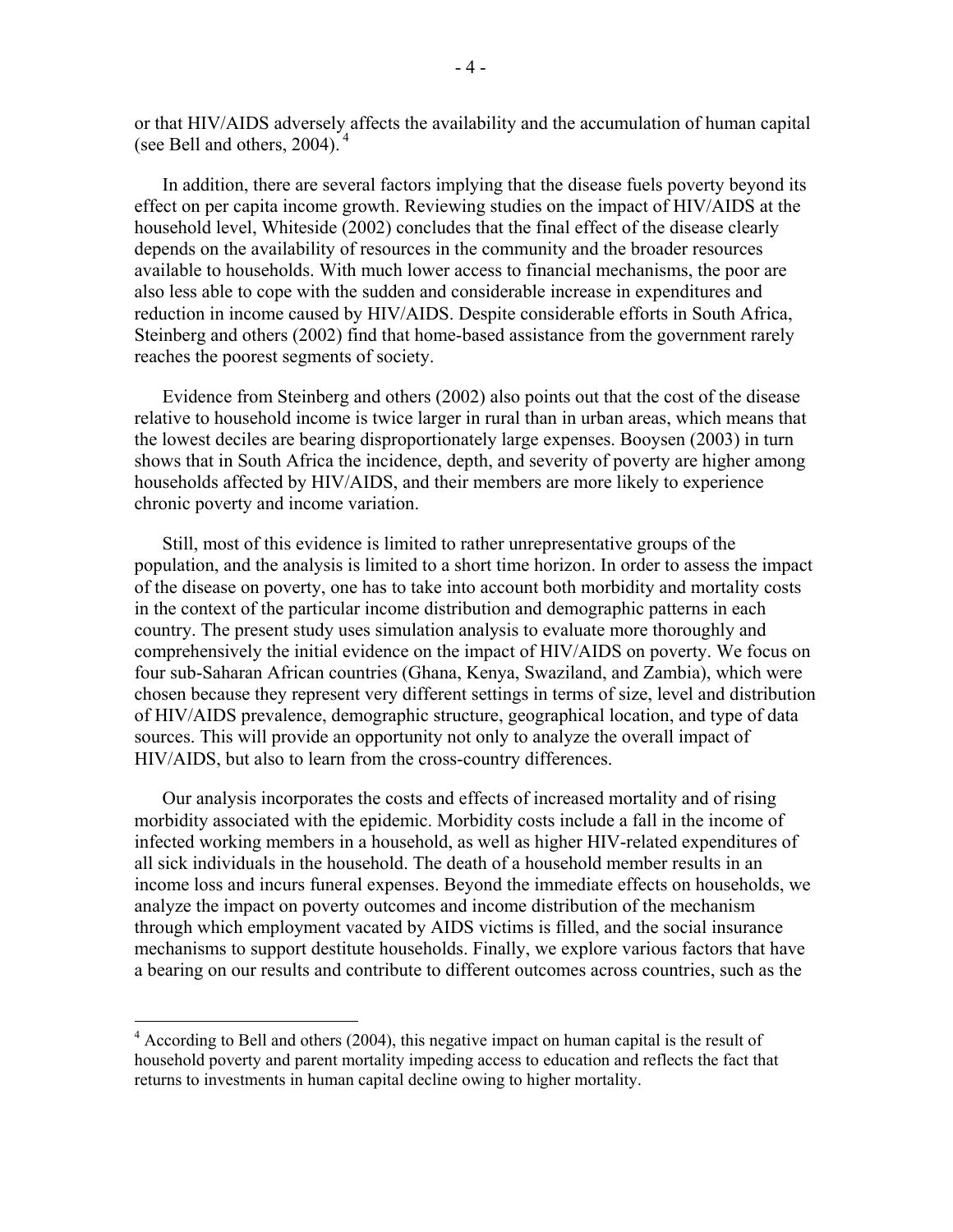demographic structure and the distribution of HIV prevalence rates across population groups in the sample countries.

An initial effort in this direction was undertaken in Greener and others (2000) and Greener (2004) for the case of Botswana. These studies suggest that the headcount poverty index rises substantially, and that the income losses of the poorest quartile (in relative terms) are twice those of the average household. This simulation primarily considers the disease as a one-time mortality shock, and does not fully take into account the significant morbidity costs of the disease. Compared with this earlier study, the present paper thus offers a richer analysis of the costs of HIV/AIDS, broadens the analysis to cover several countries—including some with much lower HIV prevalence—and, owing to this crosscountry dimension, allows us to more clearly relate the impact of HIV/AIDS to the respective country's demographic and socioeconomic characteristics.

Section II discusses the data and projections used in the main simulations; Section III presents the methodology used in the paper; Section IV presents estimates of the impact of HIV/AIDS on welfare for selected countries under different scenarios; Section V aims to identify and quantify the factors driving the results; and Section VI offers conclusions.

#### **II. DATA DESCRIPTION**

Our discussion spans countries with very different situations as regards demographic profile and overall HIV prevalence rates. Table 1 summarizes some of the data most commonly used to describe the overall demographic impact of HIV/AIDS in the countries under consideration. Of the countries sampled, HIV prevalence rates for Ghana are relatively low (3 percent—the median rate for the region at end-2003 was 5 percent), but the country group also includes the country currently estimated to have the highest HIV prevalence rates worldwide (Swaziland, 39 percent). Note that HIV/AIDS can have a perceptible demographic impact even in countries with relatively low prevalence rates such as Ghana, where about 10 percent of all deaths can be attributed to HIV/AIDS. For the high-prevalence countries, the increase in mortality is very substantial, making HIV/AIDS the most important cause of death. Because of increased mortality, life expectancy in many countries has dropped sharply, and orphan rates have increased.

| Table 1. The Demographic impact of III (71 KD). Delected indicators |       |       |           |        |
|---------------------------------------------------------------------|-------|-------|-----------|--------|
| Indicator                                                           | Ghana | Kenva | Swaziland | Zambia |
| HIV prevalence, end-2003 1/                                         | 31    | 67    | 38.8      | 16.5   |
| Crude death rate, 2003 2/                                           | 1.1   | 1.6   | 2.7       | 2.3    |
| Of which: AIDS                                                      | 0.1   | 0.5   | 1.6       | 0.8    |
| Life expectancy at birth, $1985-1990$ 3/                            | 56    | 59    | 57        | 49     |
| Life expectancy at birth, 2000-2005 3/                              | 57    | 47    | 33        | 37     |
| Total orphans, 2003 4/                                              | 10.0  | 113   | 16.7      | 18.3   |
| of which: AIDS orphans                                              |       |       | 10 8      | 10.5   |

Table 1. The Demographic Impact of HIV/AIDS: Selected Indicators

1/ In percent of population, ages 15-49. Source: UNAIDS, 2004.

2/ In percent. Source: U.S. Bureau of Census.

3/ In years. Source: United Nations Population Division, 2004.

4/ In percent of population, ages 0-17. Source: UNAIDS/UNICEF/USAID, 2004.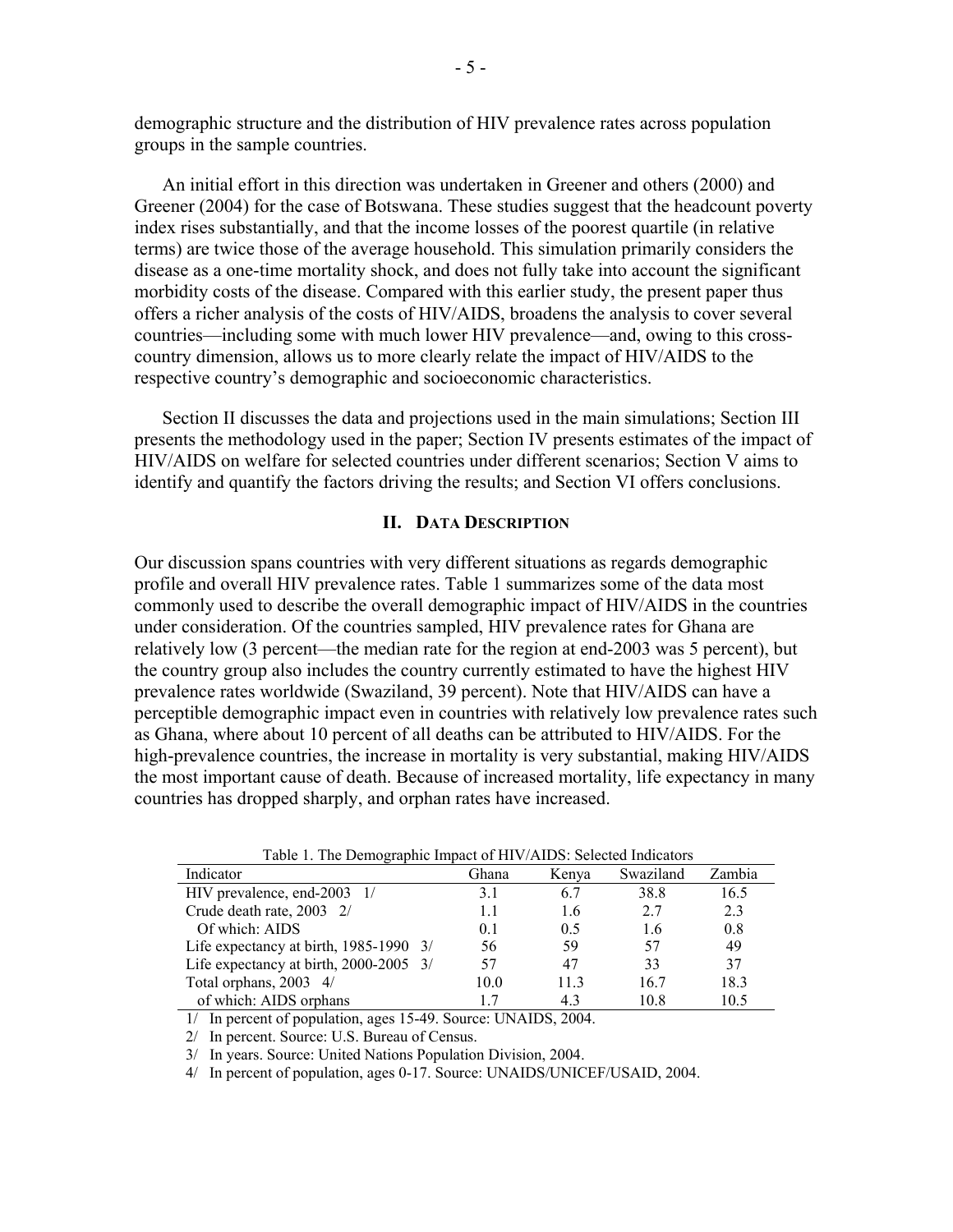Our statistical analysis and simulation exercise uses disaggregated data from both HIV prevalence datasets and income/expenditure household surveys (Table 2). For Swaziland, data on HIV prevalence are obtained from the 8th Serosurveillance Report, which samples pregnant women attending antenatal clinics (ANC) and presents prevalence rates by region, location, and age (Swaziland, 2002). Notice that besides failing to capture prevalence rates for males, ANC data are not representative of prevalence rates for the entire female population—younger women are overrepresented, HIV-positive women have lower fertility, and women who avoid pregnancy through various prevention methods are also at lower risk of becoming HIV positive. However, ANC data are the best source on prevalence rates for the majority of countries in the region. For the rest of the countries in our sample we use HIV prevalence data from the new generation of Demographic and Health Surveys (DHSs) that present HIV/AIDS prevalence data for a large and representative sample of the adult population (Ghana, 2004; Kenya, 2003, and Zambia, 2003). The latest DHS for Zambia provides only limited information on individuals tested for HIV (age, province, sex, etc.), while those for Ghana and Kenya link HIV testing results to the entire set of socioeconomic information collected in these surveys.

| Table 2. Data Sources                                                                                                                                                                                                                    |  |  |  |  |  |  |  |  |  |  |
|------------------------------------------------------------------------------------------------------------------------------------------------------------------------------------------------------------------------------------------|--|--|--|--|--|--|--|--|--|--|
| Swaziland<br>Zambia<br>Ghana<br>Kenya<br>(1998/99)<br>(1995)<br>(1998)<br>(1997)                                                                                                                                                         |  |  |  |  |  |  |  |  |  |  |
| <b>HIV</b> prevalence data                                                                                                                                                                                                               |  |  |  |  |  |  |  |  |  |  |
| Demographic and<br>Demographic and<br>Demographic and health<br>8th sentinel report<br>Source<br>health survey<br>health survey<br>survey                                                                                                |  |  |  |  |  |  |  |  |  |  |
| Year<br>2003<br>2003<br>2002<br>2001/02                                                                                                                                                                                                  |  |  |  |  |  |  |  |  |  |  |
| Region, urb. vs rur.,<br>Region, urb. vs rur.,<br>Region, urb. vs rur.,<br>Region, urb. vs rur., sex,<br>Prevalence rates by<br>sex, age, wealth<br>sex, age, wealth<br>age<br>age                                                       |  |  |  |  |  |  |  |  |  |  |
| Prevalence linked to all demographic<br>Yes<br>Yes<br>N <sub>0</sub><br>survey information<br>Not applicable<br>9,760 individuals<br>8.486 individuals<br>2,787 pregnant women<br>3,950 individuals<br>Sample size<br>6.7<br>2.1<br>31.4 |  |  |  |  |  |  |  |  |  |  |
| Overall HIV prevalence (In percent)<br>15.6<br>Income/expenditure data                                                                                                                                                                   |  |  |  |  |  |  |  |  |  |  |
| Living standards<br>Welfare monitoring<br>Household income and<br>Living conditions<br>Source<br>expenditure survey<br>monitoring survey<br>measurement survey<br>survey                                                                 |  |  |  |  |  |  |  |  |  |  |
| Year<br>1998/99<br>1997<br>1995<br>1998                                                                                                                                                                                                  |  |  |  |  |  |  |  |  |  |  |
| Expenditure,<br>Income, expenditure,<br>Income, expenditure,<br>Income, expenditure,<br>Household characteristics used<br>employment<br>employment<br>employment<br>employment                                                           |  |  |  |  |  |  |  |  |  |  |
| 50,713 individuals;<br>Sample size<br>10,874 households                                                                                                                                                                                  |  |  |  |  |  |  |  |  |  |  |
| All regions<br>All regions<br>All regions<br>All regions<br>Coverage<br>Sources: Maero International Inc. (ORC Maero) kindly supplied DHS surveys. The World Bank similarly provided income and expenditure                              |  |  |  |  |  |  |  |  |  |  |

Macro International Inc. (ORC Macro) kindly supplied DHS surveys. The World Bank similarly provided income and expenditure household surveys, with the authorization of the statistics institution of each sample country.

Income data are unavailable for many countries in the region, and generally less reliable than consumption data. As a result, reports on poverty and inequality for countries in sub-Saharan Africa frequently base their estimates on expenditure rather than income data. We follow this approach, and use household expenditure data as a proxy for household income. Table 3 summarizes the key indicators for the extent of poverty and inequality in the respective samples.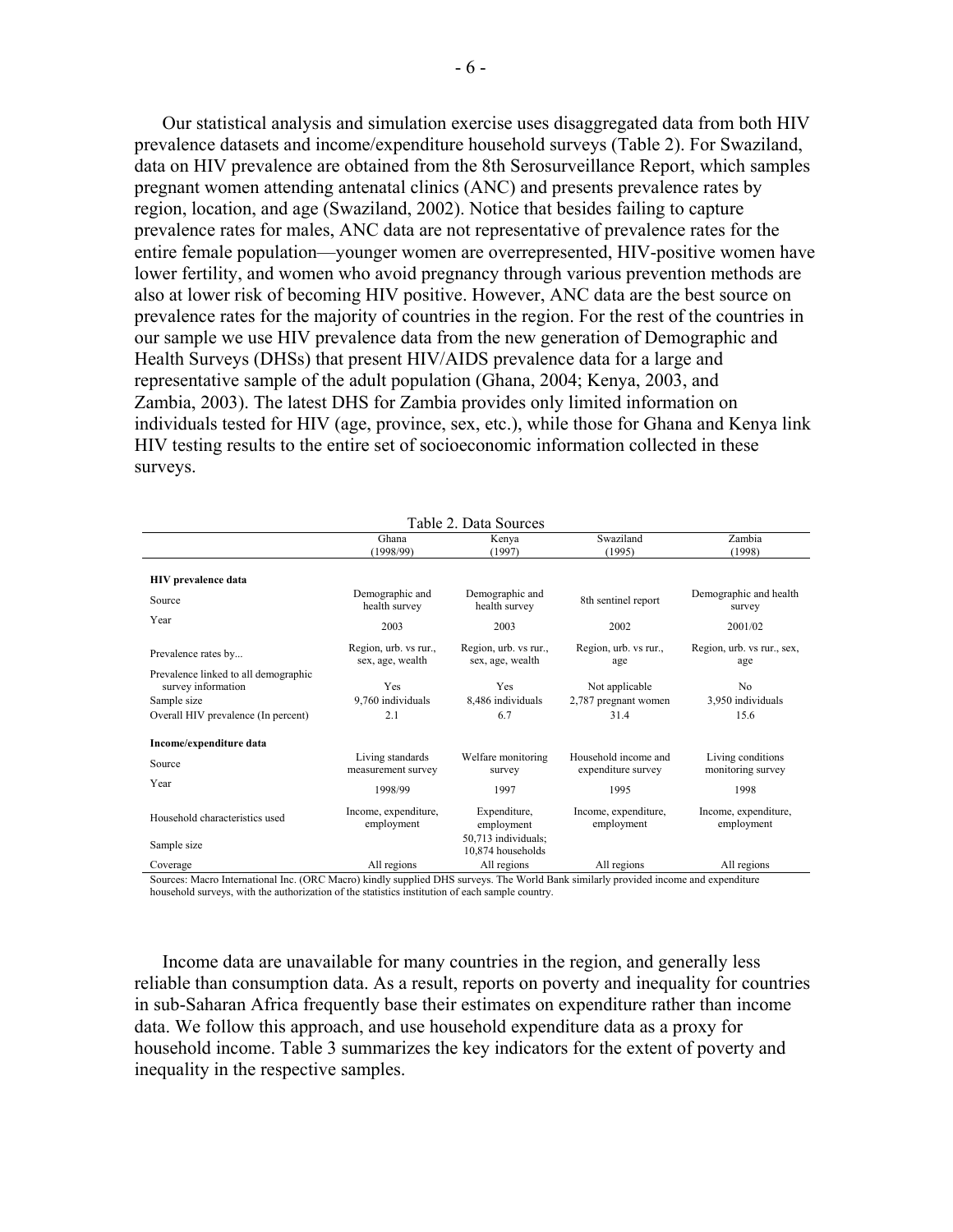|                                           | Ghana | Kenya | Swaziland | Zambia |
|-------------------------------------------|-------|-------|-----------|--------|
| Average daily per capita income (US\$)    | 2.05  | 2.43  | 2.06      | 1.53   |
| Population below \$1 per day (in percent) | 44.7  | 27.8  | 39.7      | 56.9   |
| Population below \$2 per day (in percent) | 73.7  | 63.6  | 74.4      | 83.0   |
| Poverty gap (\$2 per day; in percent)     | 41.1  | 28.6  | 38.1      | 46.0   |
| Gini coefficient                          | 0.54  | 0.48  | 0.51      | 0.48   |
| Income dependency ratio                   | 3.06  | 2.68  | 3.47      | 2.81   |

Table 3. Key Indicators for Poverty and Inequality

Source: Authors' estimates, based on household surveys listed in Table 2.

The demographic distribution of HIV prevalence has important implications for the potential impact of the disease on poverty and inequality indicators (Table 4). Regarding the distribution by age, the surveys show the expected pattern.<sup>5</sup> Prevalence rates tend to be higher in urban areas, although the size of the gap differs among countries. Where data are available by wealth quintile (i.e., in our sample, for Kenya and Ghana), prevalence rates appear lower in the poorest segments of the population.

For the impact of HIV/AIDS on poverty, HIV prevalence among the population at risk of falling into poverty is also important. Here, we find that prevalence rates tend to be high just above the poverty line (which is located toward the upper end of the second quintile in Ghana, and toward the lower end of this quintile in Kenya). Prevalence rates in Ghana and Kenya are highest in those categories that characterize migrant workers involved in urban activities (young, spending several days away from home, and involved in sales and services activities) and that the development literature has usually identified as a major force in pulling households out of poverty.

#### **III. METHODOLOGY**

Our analysis proceeds in two major steps: First, we randomly assign an HIV status to individuals in the sample, based on the respective individual's socioeconomic characteristics and the information available on HIV prevalence by category (which is summarized in Table 4). Second, using certain assumptions about the costs of HIV/AIDS to the affected households, the income effects, and the existing (formal or informal) social insurance mechanisms, we simulate the impact of HIV/AIDS on income per capita, the income distribution, and poverty rates. $<sup>6</sup>$ </sup>

 $<sup>5</sup>$  With the exception of Ghana, where prevalence rates are very low, and few outliers may have</sup> skewed the distribution.

 $6$  We carried out all simulations in Stata/SE 8.0, reiterating the procedure fifty times for each scenario (to minimize random error in our estimates); our final estimates are the average value of the fifty outputs. DHS and Income and Expenditure household surveys are available in Stata format for all sample countries.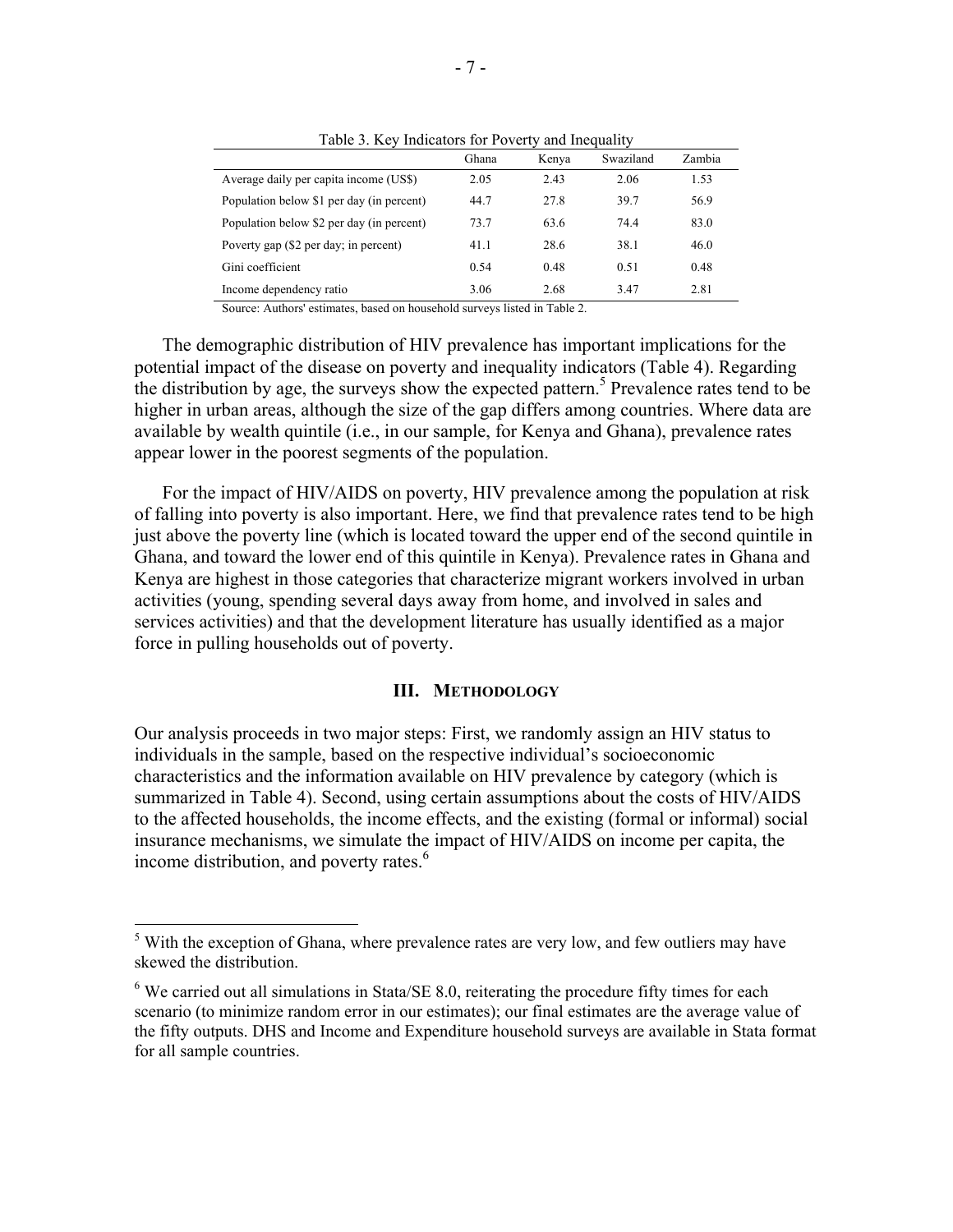| rable 4. First Prevalence by Socioeconomic Characteristic (in percent) | Ghana | Kenya | Swaziland  | Zambia |
|------------------------------------------------------------------------|-------|-------|------------|--------|
|                                                                        |       |       |            |        |
| By sex                                                                 |       |       |            |        |
| Male                                                                   | 1.5   | 4.6   | 30.9<br>1/ | 12.9   |
| Female                                                                 | 2.7   | 8.7   | 38.6<br>1/ | 17.8   |
| By residence                                                           |       |       |            |        |
| Urban                                                                  | 2.4   | 9.7   | 36.5       | 23.8   |
| Rural                                                                  | 2.0   | 5.3   | 32.3       | 10.2   |
| By age                                                                 |       |       |            |        |
| 15-19                                                                  | 0.3   | 2.1   | 29.2       | 5.5    |
| 20-24                                                                  | 1.1   | 5.8   | 40.8       | 11.1   |
| 25-29                                                                  | 2.4   | 10.0  | 42.9       | 19.5   |
| 30-34                                                                  | 3.4   | 9.3   | 26.6       | 23.1   |
| 35-39                                                                  | 3.7   | 9.6   | 21.5       | 20.3   |
| 40-45                                                                  | 3.1   | 8.8   | 21.7       | 17.1   |
| 45-49                                                                  | 2.3   | 4.7   | 21.7       | 15.7   |
| 50-54                                                                  | 3.6   | 4.9   | n.a.       | 6.0    |
| 55-60                                                                  | 2.4   | n.a.  | n.a.       | 11.1   |
| By income                                                              |       |       |            |        |
| Poorest quintile                                                       | 1.4   | 3.3   | n.a.       | n.a.   |
| Second quintile                                                        | 2.2   | 6.0   | n.a.       | n.a.   |
| Middle quintile                                                        | 3.1   | 4.7   | n.a.       | n.a.   |
| Fourth quintile                                                        | 2.3   | 7.3   | n.a.       | n.a.   |
| Richest quintile                                                       | 2.1   | 9.7   | n.a.       | n.a.   |
| By profession                                                          |       |       |            |        |
| Not working                                                            | 0.9   | 4.5   | n.a.       | n.a.   |
| Professional, technical,                                               |       |       |            |        |
| manager                                                                | 2.8   | 9.0   | n.a.       | n.a.   |
| Clerical                                                               | 0.00  | 8.3   | n.a.       | n.a.   |
| Sales                                                                  | 3.9   | 10.0  | n.a.       | n.a.   |
| Agriculture self-employed                                              | 2.1   | 5.4   | n.a.       | n.a.   |
| Agriculture employee                                                   | 0.0   | n.a.  | n.a.       | n.a.   |
| Household and domestic                                                 | n.a.  | 11.1  | n.a.       | n.a.   |
| Services                                                               | 4.0   | 10.3  | n.a.       | n.a.   |
| Skilled manual                                                         | 1.8   | 6.5   | n.a.       | n.a.   |
| Unskilled manual                                                       | 1.8   | 8.2   | n.a.       | n.a.   |
| Times away from home                                                   |       |       |            |        |
| None                                                                   | 1.6   | 3.1   | n.a.       | n.a.   |
| $1-14$ times                                                           | 1.3   | 4.8   | n.a.       | n.a.   |
| $15+$ times                                                            | 2.5   | 8.4   | n.a.       | n.a.   |
| <b>Total</b>                                                           | 2.1   | 6.7   | 31.4       | 15.6   |

Table 4. HIV Prevalence by Socioeconomic Characteristic (In percent)

Source: Authors' estimates, based on HIV prevalence surveys listed in Table 2.

1/ Based also on UNAIDS estimates. See footnote 10.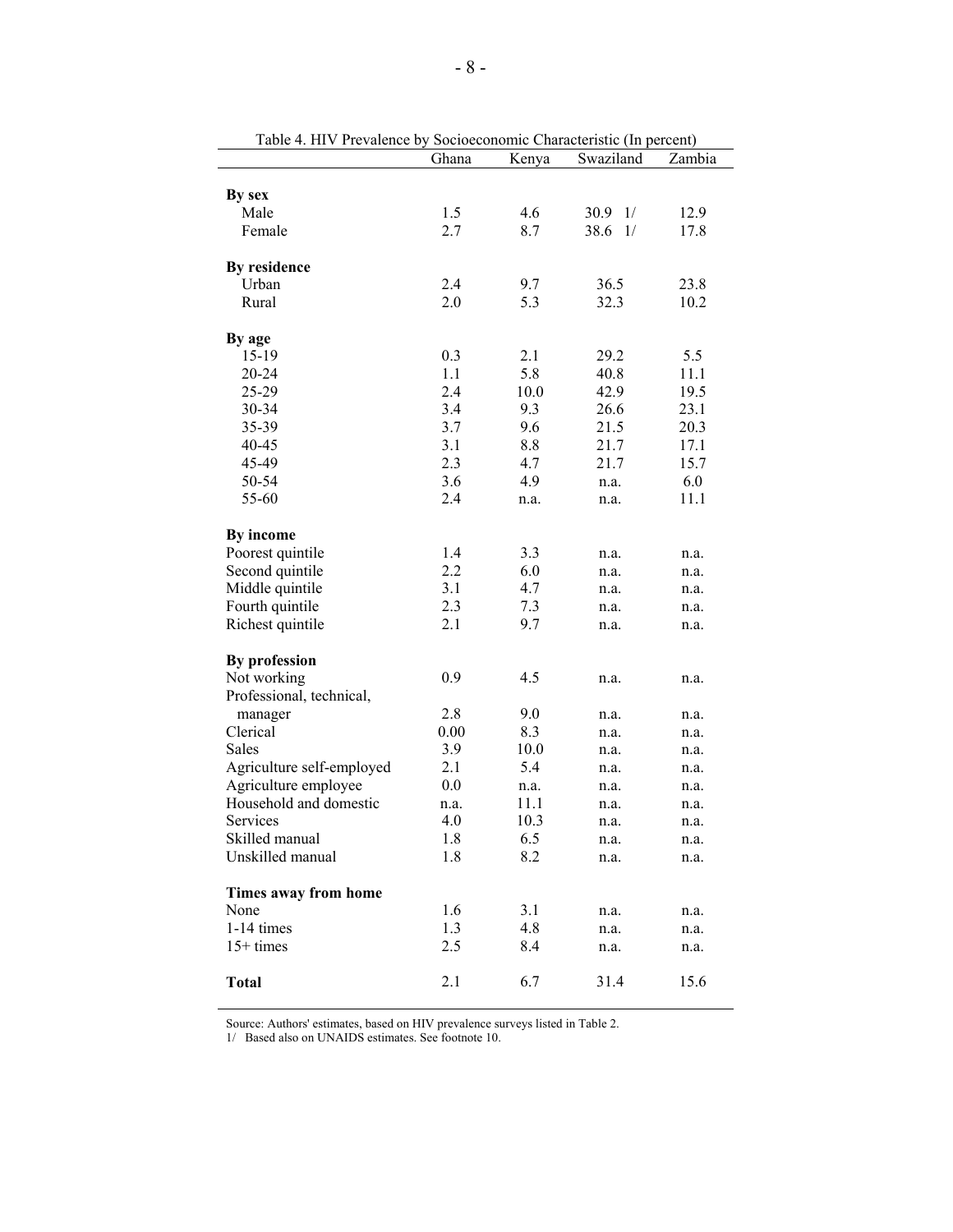We impose HIV prevalence data on the expenditure household surveys for each country.<sup>7</sup> This process differs according to the information available on HIV-positive individuals in each source survey. For Ghana and Kenya, we obtain prevalence rates according to age group, sex, province/region, urban/rural residence, and wealth quintile, of each sampled individual.<sup>8</sup> We then assign prevalence rates to individuals in the expenditure household survey, according to their particular age group, sex, province/region, urban/rural residence, and expenditure quintile, assuming the latter are significantly related to the wealth quintiles of the source database.<sup>9</sup> In the case of Zambia we transpose prevalence rates according to age group, sex, province/region, urban/rural residence; while for Swaziland we transfer them according to sentinel site and age group.<sup>10</sup>

Once we assign HIV prevalence rates to each subgroup in the expenditure surveys, we randomly assign an HIV status to individuals.<sup>11</sup> For this initial group, assuming that HIVinfected individuals live an average of ten years with the infection, we randomly determine from a uniform distribution the year in which the individual became infected. Every year after these initial assignments we determine a group of newly infected individuals through a similar random selection procedure.

HIV/AIDS economically affects a household by both increasing its required expenditures and by reducing its income because of morbidity and mortality. The

 $\overline{a}$ 

 $8$  Age groups are five-year categories ranging from 15–19 up to 55–59 years old. The wealth index is an estimate of the household wealth (assets) and classifies both HIV-tested and non-HIV-tested individuals accordingly in quintiles.

<sup>9</sup> In some subgroups, no individual tested HIV-positive, partly due to a small sample size (especially for Ghana and Kenya, where overall prevalence rates are low and data are highly disaggregated). In this case, we assign to these individuals the average prevalence rate of the entire population. The one exception to this rule is the case in which the individual actually corresponds to an age group not covered by the prevalence surveys (younger than 15 years or older than 60 years). If an individual is below (above) the age range tested for HIV, the individual is assigned a prevalence rate that is half of the prevalence rate of the youngest (oldest) age group sampled. This implies, for instance, that a 65-year-old individual is assigned a prevalence rate that is half of that for the age group of 55–59 years.

 $10$  On the basis of the latest estimates from UNAIDS (UNAIDS, 2004), we assume the ratio between male and female HIV prevalence to be about 82 percent.

 $11$  It is important to note that this procedure does allow for a clustering of HIV infections within households, most importantly because cohabitating couples may infect each other. Our procedure thus overestimates the number of households with at least one infection, and underestimates the number of households with multiple infections.

<sup>&</sup>lt;sup>7</sup> While our approach can equally be applied to an evolving epidemic, we assume that HIV prevalence rates remain constant at the rates obtained from the household surveys. Also, we make some simplifying assumptions regarding the underlying demographics: The population does not age, and the structure of households, apart from the changes induced by increased mortality, remains constant.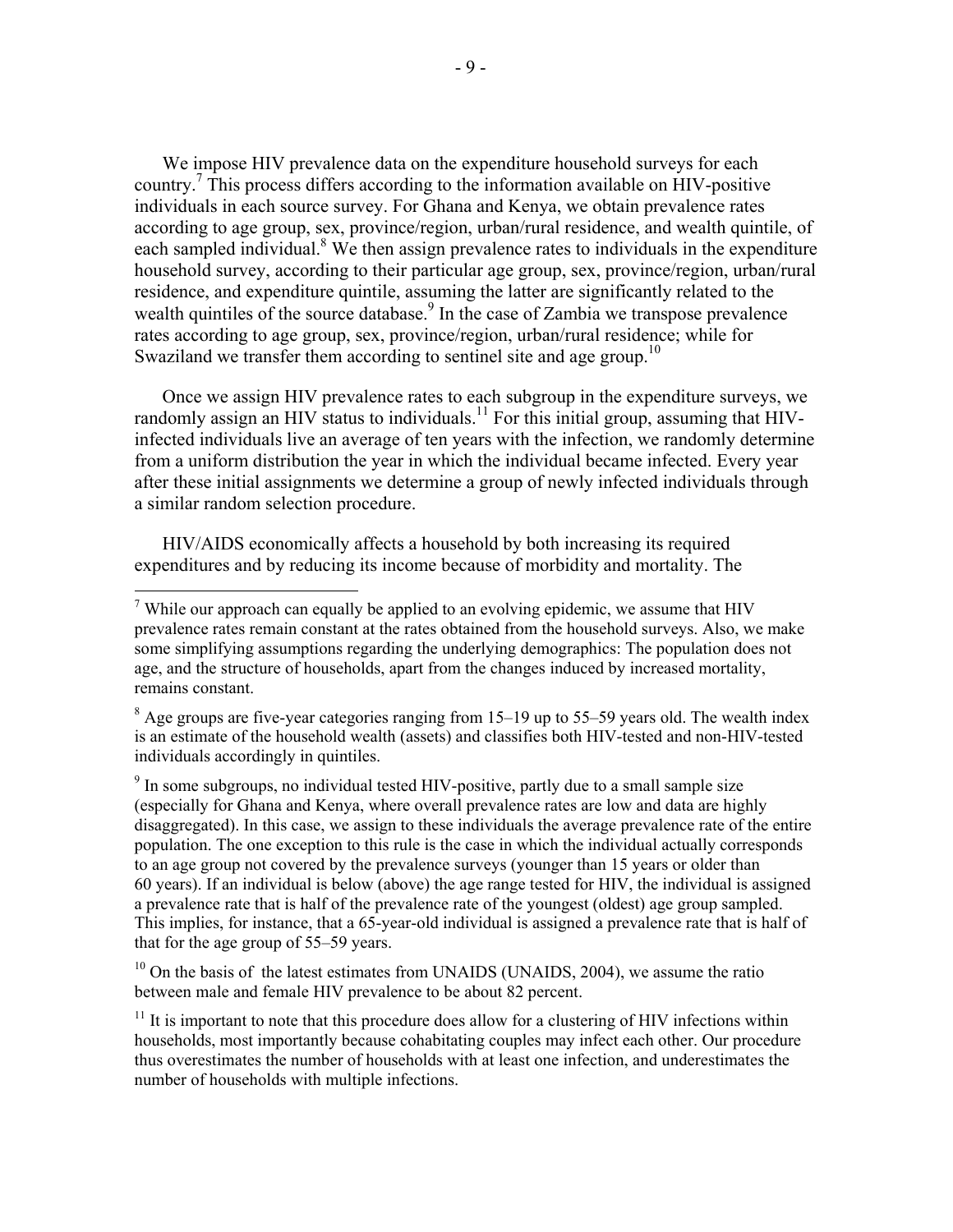additional HIV-related expenditures include both health-care-related expenditures to support infected members and funeral expenditures for the fatalities. Since these expenditures are indispensable to the household, we reflect them as an addition to their minimum expenditure defined in the poverty line. In particular, we assume that HIV health-related expenditures are equivalent to 25 percent of the income of a household worker in urban areas, and to 50 percent in rural areas, and increase the poverty line of the household by that amount.<sup>12</sup> Funeral expenditures for every HIV casualty are equivalent to

four months of household expenditures.

HIV/AIDS affects individual and household incomes through higher mortality and morbidity. When a household member dies, the income of this household member is lost, and the average household income declines correspondingly. If a household member without income dies, the remaining income is divided among fewer household members. We further assume that there is a reduction of 15 percent in the income of any worker in the household who is HIV-infected and in the last two years of the infection.<sup>13</sup>

While households who lose an income-earner experience a loss in income, others may gain financially—for example, by filling a vacated job or by taking advantage of other opportunities for income-earning activities that open up. To understand the impact of HIV/AIDS on household income and poverty, it is therefore important to take into account these indirect "general equilibrium" effects. To address this issue, we utilize a very simple model of the labor market: a job (or other gainful employment) vacated by the death of an individual is filled by a previously unemployed individual within half a year. The matching occurs in a largely random fashion; however, in order to account for differences in education or skill requirements for a particular job, we assign vacated jobs only to unemployed individuals from households in the same income decile. Thus, we restrict upward or downward mobility according to economic status, but we assume perfect geographical, gender, and age mobility in the labor market.

A second important consideration is the impact of any formal or informal social insurance mechanism. A household afflicted by disease, death, or unemployment may receive some support, through some form of insurance (in the formal sector), from the government, or through direct support from the community. A full discussion of specific interventions to mitigate the impact of HIV/AIDS is beyond the scope of the paper. However, we allow for some forms of income support within income deciles. For example, in our baseline scenario, a household left without any income earner will receive an allowance of 25 percent of its initial income.<sup>14</sup> The intuition behind this is that for the

 $12$  These increases are consistent with estimates of actual expenditures presented in Steinberg and others (2002) for the case of South Africa. The assumed differences between urban and rural areas reflect lower average incomes in rural areas, as well as higher costs of accessing health services.

<sup>&</sup>lt;sup>13</sup> This is similar to findings reported in Fox and others (2004) for Kenya, who find that the income falls by around 17 percent for individuals in their penultimate and last years before death from AIDS.

<sup>&</sup>lt;sup>14</sup> The issue of social insurance mechanisms is discussed in more detail in Section IV.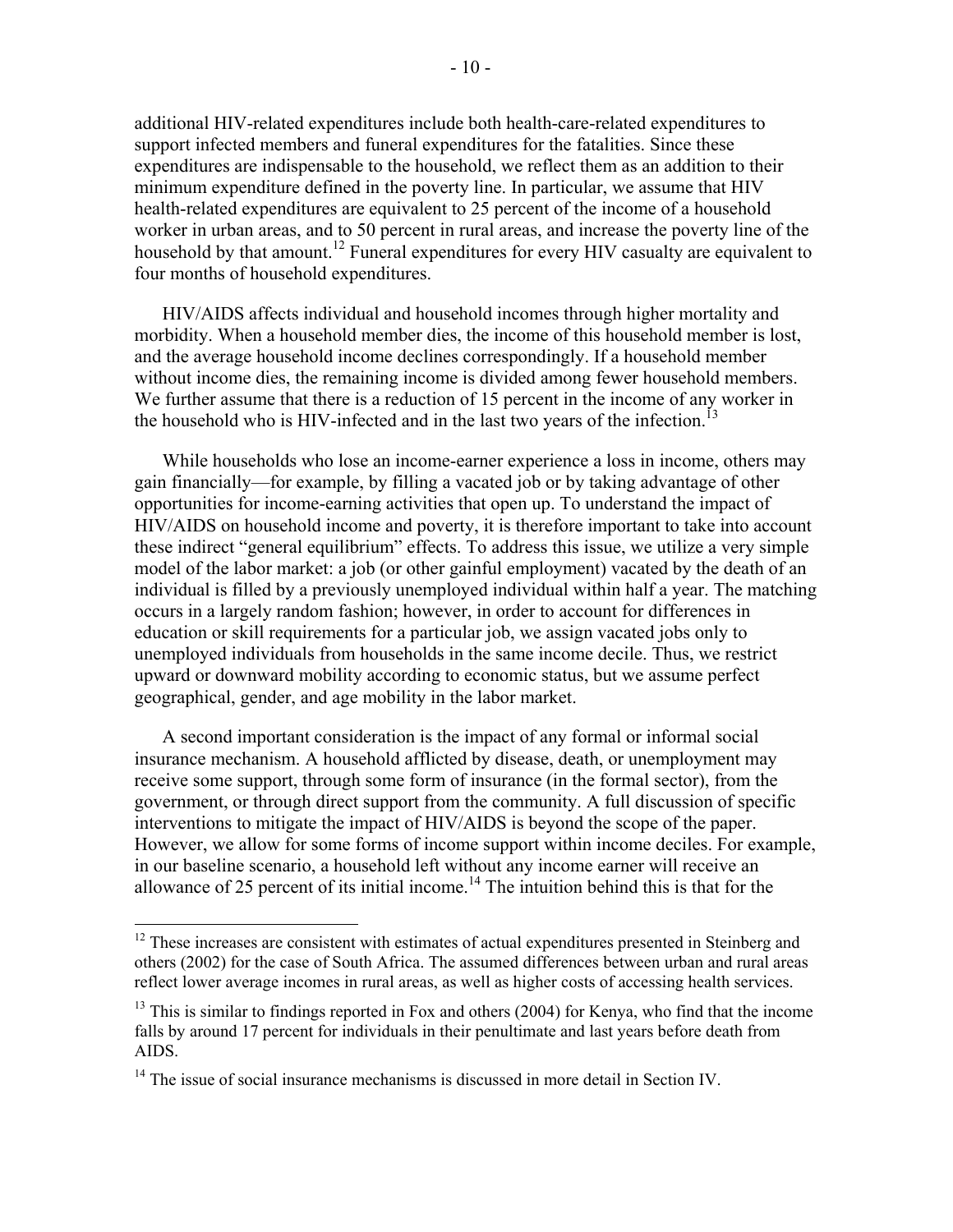upper-income deciles, this would capture the mechanics of a formal social insurance scheme, whereas for the lower-income deciles, this could capture some of the effects of informal support mechanisms within communities.

Finally, it is important to be specific about the strengths, but also the limitations, of the approach just described. First, by using the available data on the distribution of income and household structures across the population, we are able to also analyze the distributional aspects of HIV/AIDS, rather than the average impact across the population. This is relevant because the impacts are very uneven across households. By relating our socioeconomic data with the available information on HIV/AIDS by population subgroup, we are also able to provide a broader analysis of the impact of HIV/AIDS, drawing inferences about the impact across the entire population rather than only about those households covered by specific studies on the impact of HIV/AIDS. Second, our approach, by including an (admittedly simplistic) model of the labor market and allowing for transactions between households in support of those worst affected by HIV/AIDS, includes effects that impact analyses focusing only on the affected households would not capture. Thus, our analysis of the economic impacts is much broader than those impact studies.

The primary limitations, we believe, arise in two areas. First, our matching of HIV prevalence rates to population subgroups is only as good as the underlying data. In particular, data on HIV prevalence are much less differentiated than the key social categories we employ in the present study, and the structure of the data differs among countries. A related issue, also referred to above, is that we currently do not consider the dynamics of infection between individuals, most notably cohabitating couples.

Second, we severely restrict the dynamics of household composition, which we treat as fixed apart from the direct impact of HIV/AIDS. This may not make a big difference from an aggregate point of view (so long as the fixed composition of households in our sample continues to match the overall distribution across the population). However, it creates some distortions regarding the age structure of people living with HIV/AIDS. "Allowing" individuals to age, however, would have required modeling how household earnings evolve over time—in the interest of transparency and focus, we decided against this approach. Regarding the impact of HIV/AIDS, the most important restriction in this area is that we cannot accommodate changes in the household structure in response to fatalities. For example, double orphans may join another household, or surviving partners may enter new relationships. Other than through simple financial support mechanisms (which may represent nonpecuniary support), we do not allow for such movements between households—doing so in an empirically and analytically sound fashion is a daunting task, beyond the scope of the present paper.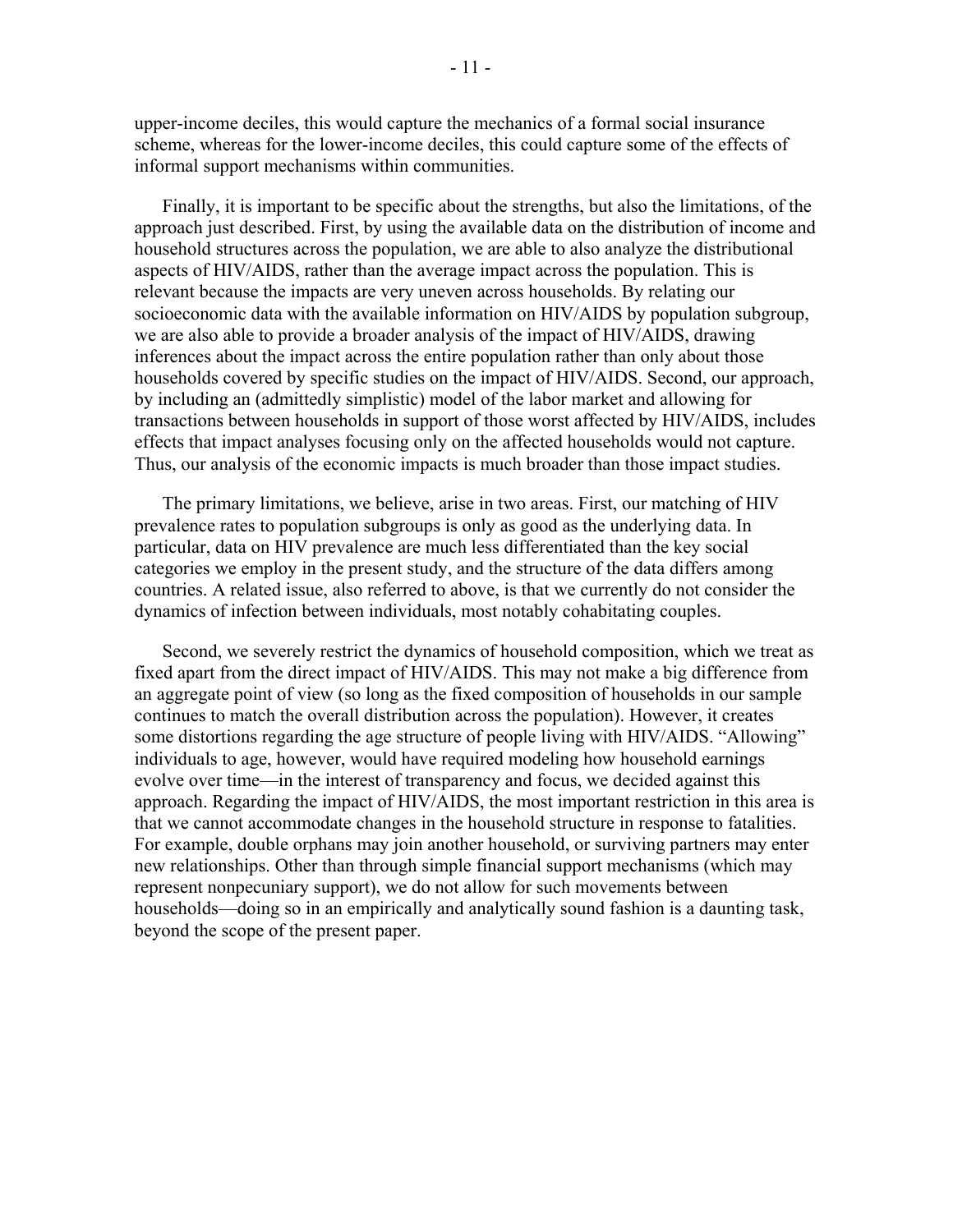#### **IV. IMPACT OF HIV/AIDS ON POVERTY AND INEQUALITY**

We measure poverty indicators focusing on the \$1-a-day poverty line since it is also the one adopted in the MDGs,15 and based on it we monitor the poverty headcount index and the poverty gap. We also present the headcount index based on the \$2-per-day line, though noting that this line is more applicable to middle-income countries and none of our sample countries qualifies as such. We further assume morbidity costs in line with recent estimates of the effect of HIV/AIDS on income of the affected individuals and on household expenditures. Most important, our simulation is rather dynamic—as opposed to the onetime shock approach taken in Greener and others. (2000)—estimating year by year the effect of both mortality and morbidity effects, though restricting some key demographic dynamics.

#### **Base Case Scenario**

Table 5 presents the base case scenario in which jobs are replaced after half a year following the death of a worker and in which households left without any income earner receive a 25 percent allowance. The following subsections describe the results under different scenarios regarding the replacement of deceased workers and social insurance mechanisms.

|                                      | Ghana             |            |                  |                   | Kenva      |                  |                   | Swaziland  |                  |                      | Zambia     |                  |  |
|--------------------------------------|-------------------|------------|------------------|-------------------|------------|------------------|-------------------|------------|------------------|----------------------|------------|------------------|--|
|                                      | Year <sub>0</sub> | Year<br>10 | Change<br>$(\%)$ | Year <sub>0</sub> | Year<br>10 | Change<br>$(\%)$ | Year <sub>0</sub> | Year<br>10 | Change<br>$(\%)$ | Year<br>$\mathbf{0}$ | Year<br>10 | Change<br>$(\%)$ |  |
| Income per capita<br>(US\$)          | 2.49              | 2.47       | $-0.55$          | 2.80              | 2.78       | $-0.90$          | 2.87              | 2.65       | $-7.51$          | 1.75                 | 1.57       | $-9.95$          |  |
| Poverty headcount<br>$(\$2/day,\% )$ | 66.38             | 66.38      | 0.003            | 58.92             | 60.53      | 2.7              | 59.90             | 64.00      | 6.9              | 79.17                | 81.48      | 2.9              |  |
| Poverty gap<br>(S2/day, %)           | 34.21             | 34.99      | 2.3              | 25.17             | 27.06      | 7.5              | 26.00             | 33.36      | 28.3             | 41.67                | 48.59      | 16.6             |  |
| Poverty headcount<br>$$1/day,\%$     | 34.15             | 35.74      | 4.6              | 23.46             | 25.80      | 10.0             | 23.28             | 33.00      | 41.8             | 51.04                | 57.52      | 12.7             |  |
| Income dependency<br>ratio           | 2.44              | 2.44       | $-0.4$           | 2.68              | 2.64       | $-2.0$           | 3.47              | 3.00       | $-14.3$          | 2.81                 | 2.67       | $-4.7$           |  |
| Gini coefficient                     | 53.85             | 54.49      | 1.2              | 48.43             | 50.41      | 4.1              | 50.63             | 55.74      | 10.1             | 47.77                | 53.23      | 11.4             |  |

Table 5. Impact of HIV/AIDS on Poverty and Inequality Indicators in Sample Countries: Base Case Scenario

Source: Authors' calculations.

 $\overline{a}$ 

Under base case assumptions, the fall in average income because of HIV/AIDS is significant in those countries with high prevalence of the disease (Swaziland and Zambia), whereas in the two countries with single-digit prevalence rates (Ghana and Kenya), HIV causes a fall in income below 1 percent over 10 years. The relation between income impact and prevalence rates is not strictly positive. Average income falls by a considerably larger share in Zambia (10 percent) than in Swaziland (7.5 percent), although HIV prevalence is much higher in the latter country. This is largely the result of the distributional characteristics of the disease in both countries, an issue that we will investigate further in Section V.

<sup>&</sup>lt;sup>15</sup> Note, however, that the \$1-a-day line is recalculated in 1993 purchasing power parity (PPP) terms at about \$1.08 a day; this recalculation is more thoroughly explained in World Bank (2005).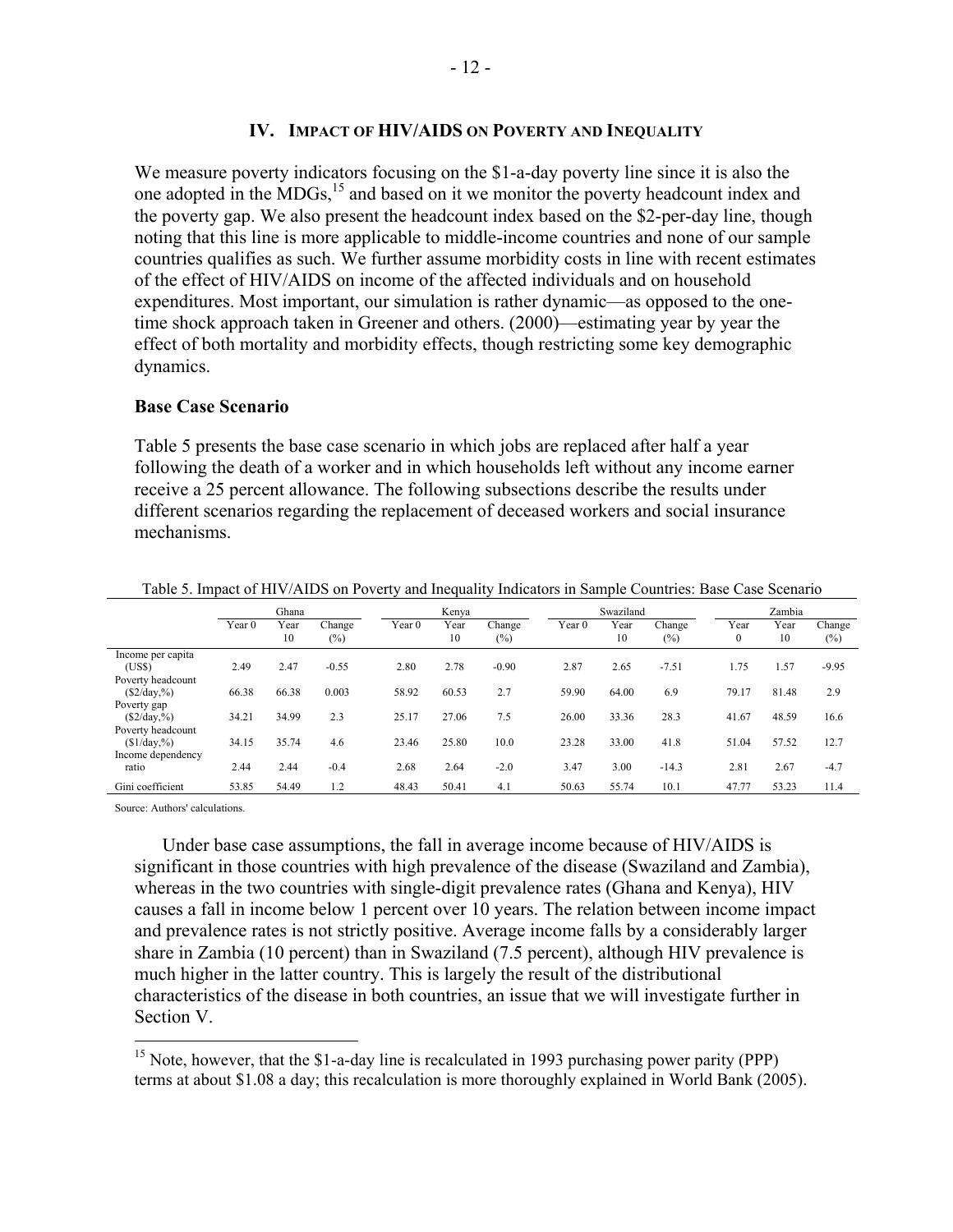The increases in headcount poverty and in poverty gaps are sizable in most sample countries. The share of the population living with incomes below \$1 per day increases closely in line with HIV prevalence rates. Thus, poverty increases most dramatically in Swaziland, by 10 percentage points, and only slightly in Ghana, by 1.5 percentage points. Increases in headcount poverty are also aligned with prevalence rates if we consider the \$2 -per-day poverty line, but are of a much lower magnitude. There is also a clear correspondence between prevalence rates and increases in poverty gaps; hence, the disease substantially raises the poverty gaps in Swaziland and Zambia. Notice that the effects of HIV/AIDS on average income and poverty measures are not perfectly correlated, which again demonstrates that distributional factors have a bearing on the impact of the disease.

Furthermore, in most of our sample countries, the disease fuels poverty beyond what would be expected given its impact in average income. International evidence suggests a 1 percent decrease in income per capita is on average associated with a 1.11 percent increase in poverty incidence as measured by the \$1-per-day line (Kraay, 2004). Our simulations suggest a much stronger impact on poverty, given the change in income. Scaling the estimates in Table 5 appropriately, our simulations suggest that, if average income were to decline by 1 percent, the prevalence of poverty would increase by 8 percent in Ghana, 11 percent in Kenya, 6 percent in Swaziland, and 1.3 percent in Zambia. Thus, only in Zambia is this correlation in line with cross-country evidence. Similarly, the increase in the poverty gap is significantly higher than expected from the reduction in average income. Although Kraay (2004) finds that a 1 percent decrease in average income leads to a 1.44 percent increase in the poverty gap, our results show that poverty gaps increase by more than 4 percent with every 1 percent increase in average income in all sample countries, again with the exception of Zambia.

#### **Worker Replacement**

Table 6 presents the annual evolution of the target indicators under different labor market assumptions. In one case, we assume that unemployed workers immediately fill jobs vacated by AIDS victims. Under this assumption, increased HIV-related expenditures and morbidity costs are the main determinants of the economic effect of the disease, while the effect of mortality only arises when worker replacement depletes the pool of unemployed. This can happen in countries with double-digit HIV prevalence. In the opposite scenario, we assume that there are no replacements to workers who die of AIDS. Several factors could limit worker replacement such as rigid labor legislation, geographic barriers, as well as job specificities regarding skills, age, gender, and social status. This scenario overestimates the impact of these factors and maximizes the impact of AIDS mortality. We compare these two scenarios to the base case in which vacant jobs were filled after half a year. We replace employed AIDS deaths by unemployed persons as described in the Section III.

As expected, when the unemployed immediately replace deceased workers the impact of the disease on all indicators is the lowest. The fall in income per capita is still significant under this scenario in Swaziland and Zambia, where HIV prevalence is much higher than unemployment. In the cases of Ghana and Kenya, where the unemployed immediately fill all vacated jobs, the reduction in income per capita is negligible and only a small fraction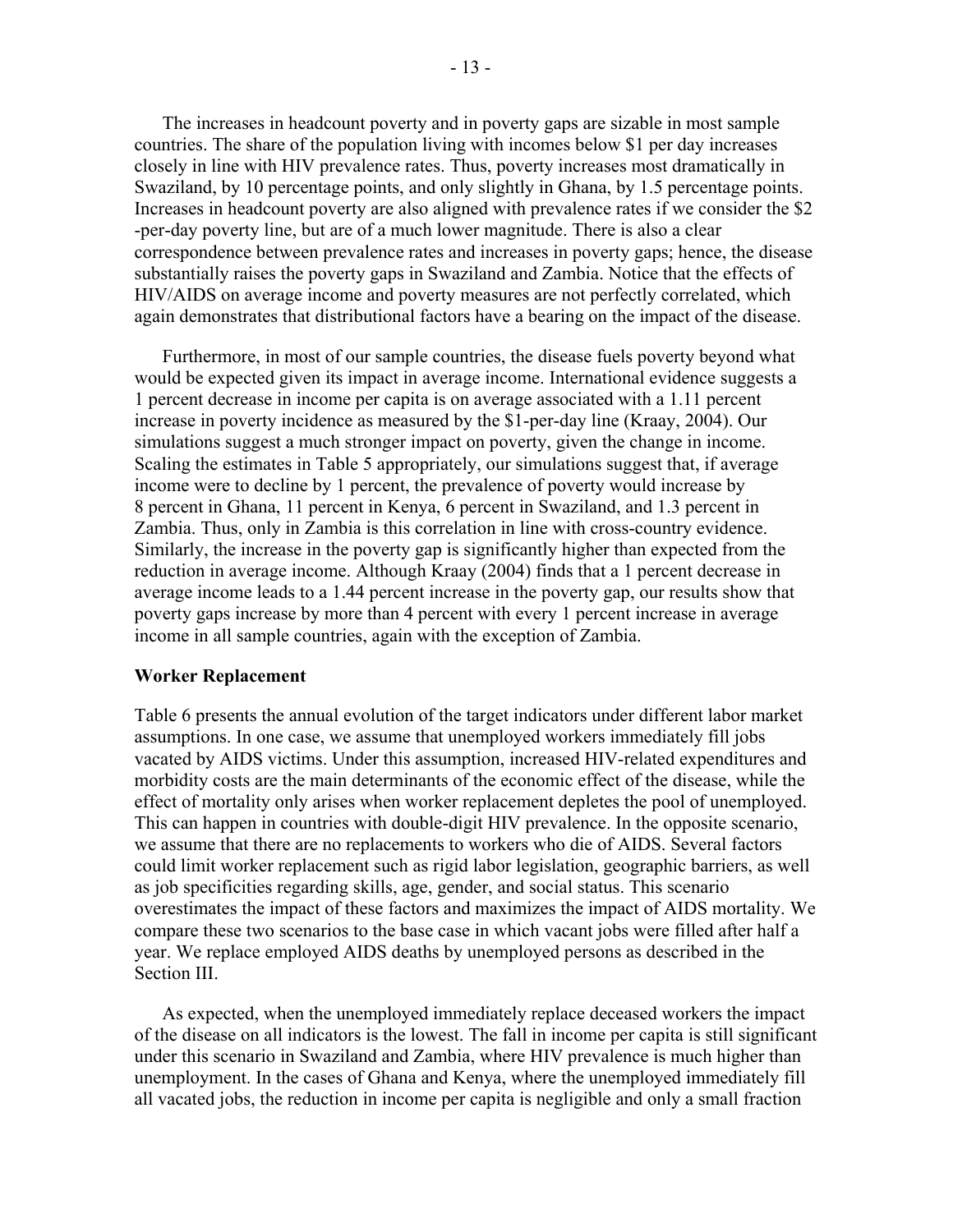of the fall experienced under the base case scenario. Changes in poverty and inequality indicators are also less dramatic, especially in Ghana and Kenya. Moreover, with random unemployed household members taking over vacated jobs, the income dependency ratio falls considerably more than in the base case scenario.

|                                                            | Ghana        |                              |                    |              | Kenya                        |                      |              | Swaziland                    |                      |              | Zambia                       |                    |  |  |
|------------------------------------------------------------|--------------|------------------------------|--------------------|--------------|------------------------------|----------------------|--------------|------------------------------|----------------------|--------------|------------------------------|--------------------|--|--|
|                                                            | With-<br>out | With<br><b>AIDS</b><br>(Year | Change<br>(In per- | With<br>-out | With<br><b>AIDS</b><br>(Year | Change<br>$(In per-$ | With-<br>out | With<br><b>AIDS</b><br>(Year | Change<br>$(In per-$ | With<br>-out | With<br><b>AIDS</b><br>(Year | Change<br>(In per- |  |  |
|                                                            | <b>AIDS</b>  | 10)                          | cent)              | <b>AIDS</b>  | 10)                          | cent)                | <b>AIDS</b>  | 10)                          | cent)                | AIDS         | 10)                          | cent)              |  |  |
| Baseline scenario ("Worker replacement after half a year") |              |                              |                    |              |                              |                      |              |                              |                      |              |                              |                    |  |  |
| Income per capita (US\$)                                   | 2.49         | 2.47                         | $-0.55$            | 2.80         | 2.78                         | $-0.90$              | 2.87         | 2.65                         | $-7.51$              | 1.75         | 1.57                         | $-9.95$            |  |  |
| Poverty headcount (\$2/day,%)                              | 66.38        | 66.38                        | 0.0                | 58.92        | 60.53                        | 2.7                  | 59.90        | 64.00                        | 6.9                  | 79.17        | 81.48                        | 2.9                |  |  |
| Poverty gap (\$2/day,%)                                    | 34.21        | 34.99                        | 2.3                | 25.17        | 27.06                        | 7.5                  | 26.00        | 33.36                        | 28.3                 | 41.67        | 48.59                        | 16.6               |  |  |
| Poverty headcount (\$1/day,%)                              | 34.15        | 35.74                        | 4.6                | 23.46        | 25.80                        | 10.0                 | 23.28        | 33.00                        | 41.8                 | 51.04        | 57.52                        | 12.7               |  |  |
| Income dependency Ratio                                    | 2.44         | 2.44                         | $-0.4$             | 2.68         | 2.64                         | $-2.0$               | 3.47         | 3.00                         | $-14.3$              | 2.81         | 2.67                         | $-4.7$             |  |  |
| Gini coefficient                                           | 53.85        | 54.49                        | 1.2                | 48.43        | 50.41                        | 4.1                  | 50.63        | 55.74                        | 10.1                 | 47.77        | 53.23                        | 11.4               |  |  |
| "Immediate worker replacement"                             |              |                              |                    |              |                              |                      |              |                              |                      |              |                              |                    |  |  |
| Income per capita (US\$)                                   | 2.49         | 2.48                         | $-0.18$            | 2.80         | 2.80                         | $-0.26$              | 2.87         | 2.79                         | $-4.12$              | 1.75         | 1.62                         | $-6.25$            |  |  |
| Poverty headcount (\$2/day,%)                              | 66.38        | 66.38                        | 0.001              | 58.92        | 59.38                        | 0.8                  | 59.90        | 62.14                        | 3.8                  | 79.17        | 80.62                        | 1.8                |  |  |
| Poverty gap (\$2/day,%)                                    | 34.21        | 34.46                        | 0.7                | 25.17        | 25.72                        | 2.2                  | 26.00        | 30.03                        | 15.5                 | 41.67        | 46.02                        | 10.4               |  |  |
| Poverty headcount (\$1/day,%)                              | 34.15        | 34.67                        | 1.5                | 23.46        | 24.13                        | 2.9                  | 23.28        | 28.61                        | 22.9                 | 51.04        | 55.11                        | 8.0                |  |  |
| Income dependency ratio                                    | 2.44         | 2.42                         | $-1.0$             | 2.68         | 2.60                         | $-2.9$               | 3.47         | 2.59                         | $-25.4$              | 2.81         | 2.44                         | $-13.0$            |  |  |
| Gini coefficient                                           | 53.85        | 54.06                        | 0.4                | 48.43        | 49.00                        | 1.2                  | 50.63        | 53.43                        | 5.5                  | 47.77        | 51.20                        | 7.2                |  |  |
| "No worker replacement"                                    |              |                              |                    |              |                              |                      |              |                              |                      |              |                              |                    |  |  |
| Income per capita (US\$)                                   | 2.49         | 2.46                         | $-1.29$            | 2.80         | 2.68                         | $-4.60$              | 2.87         | 2.46                         | $-14.38$             | 1.75         | 1.51                         | $-13.65$           |  |  |
| Poverty headcount (\$2/day,%)                              | 66.38        | 66.74                        | 0.6                | 58.92        | 61.72                        | 4.8                  | 59.90        | 66.96                        | 11.8                 | 79.17        | 82.47                        | 4.1                |  |  |
| Poverty gap (\$2/day,%)                                    | 34.21        | 35.21                        | 2.9                | 25.17        | 27.70                        | 10.0                 | 26.00        | 35.92                        | 38.1                 | 41.67        | 49.91                        | 19.7               |  |  |
| Poverty headcount (\$1/day,%)                              | 34.15        | 35.90                        | 5.1                | 23.46        | 26.53                        | 13.1                 | 23.28        | 35.53                        | 52.6                 | 51.04        | 58.66                        | 14.9               |  |  |
| Income dependency Ratio                                    | 2.44         | 2.47                         | 0.9                | 2.68         | 2.75                         | 2.4                  | 3.47         | 3.75                         | 8.0                  | 2.81         | 2.91                         | 3.5                |  |  |
| Gini coefficient                                           | 53.85        | 54.45                        | 1.1                | 48.43        | 49.63                        | 2.4                  | 50.63        | 56.35                        | 11.3                 | 47.77        | 53.48                        | 11.9               |  |  |

Table 6. Impact of HIV/AIDS According to Different Labor Market Assumptions

Source: Authors' calculations based on HIV-prevalence and income/expenditure surveys listed in Table 2.

When assuming no worker replacement, the impact of the disease on income per capita and poverty measures are larger in all countries. The divergence between this scenario and the base case in each country is lower when HIV prevalence is higher than unemployment, as was the case in the "immediate worker replacement" scenario. The fall in average income is notoriously high in Swaziland (-14.4 percent) and Zambia (-13.7 percent), but becomes also significant in Kenya (-4.6 percent). Poverty headcounts and the poverty gap increase more significantly under this scenario, notably in Swaziland where \$1-a-day poverty increases by more than 50 percent. As opposed to the other two scenarios, income dependency ratios fall without worker replacement. Interestingly, changes in income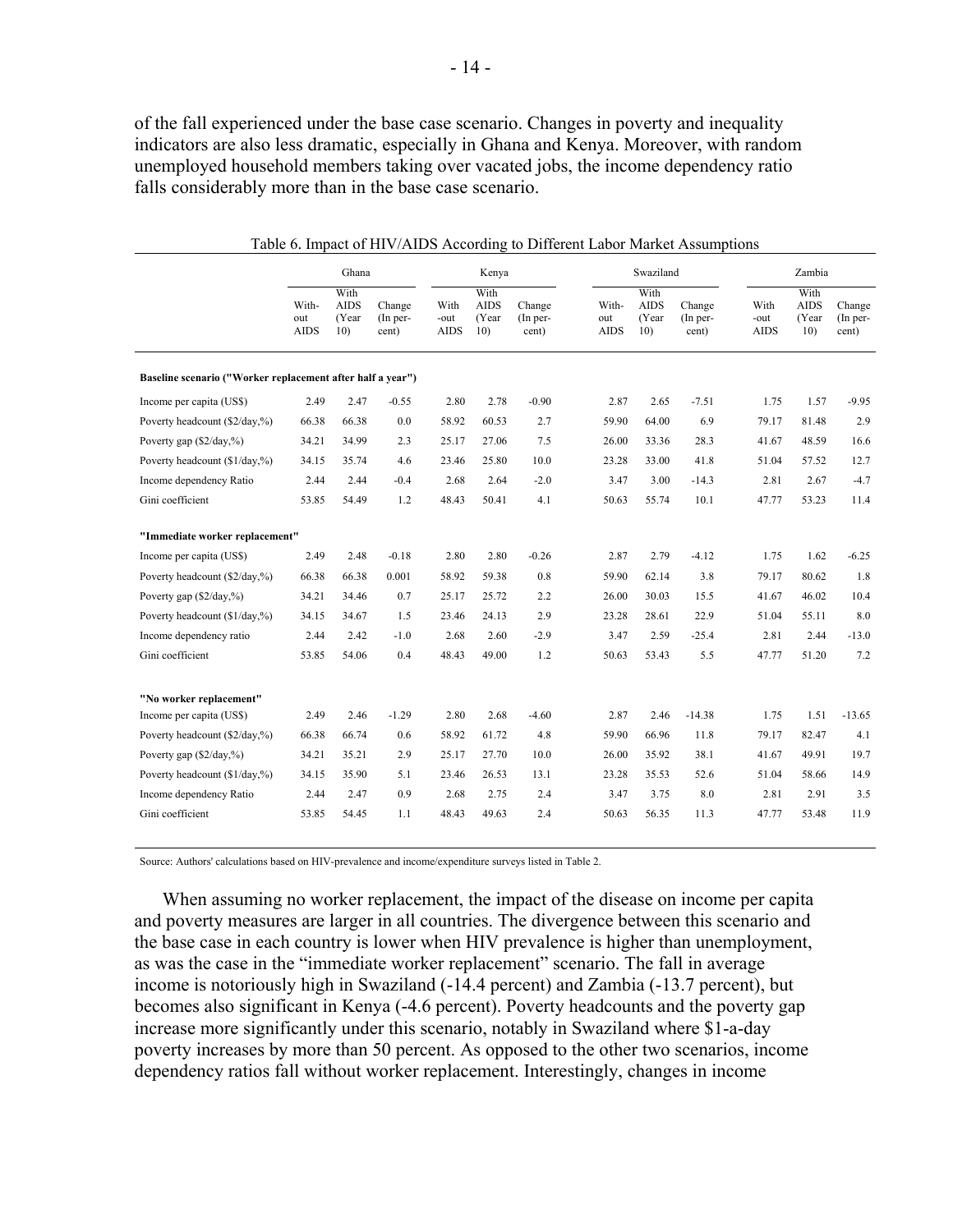inequality are not significantly different from those under base case assumptions, except for the case of Kenya.

It is worth noting that most of the patterns described in the previous subsection are robust to changes in labor market assumptions. In all cases, there is a positive relation between HIV prevalence and reduction in average income, which is not strictly positive since the reduction in income is larger in Zambia than in Swaziland. Changes in poverty indicators are linearly related to HIV prevalence but not to changes in income per capita. Finally, under the three scenarios, increases in headcount poverty and the poverty gap are much higher than what the fall in income per capita would predict based on international evidence.

#### **Social Insurance Mechanisms**

The impact of increased morbidity and mortality on poverty due to HIV/AIDS also depends on the workings and the coverage of any "social insurance mechanisms." We use this term in a very wide sense, covering both monetary insurance schemes in the formal sector and possibly nonmonetary support mechanisms within larger families or communities (notwithstanding our formal treatment of all different forms of support as monetary transfers).

As indicated earlier, we model social insurance schemes as income transfers between households starting out within the same income decile, i.e., a transfer to households affected by the loss of an income earner, financed by a "tax" on all households starting out at a similar income level. The intuition for this is twofold. For the formal sector, these transfers imitate a tax- or contribution-financed formal insurance mechanism. For the informal sector, these transfers represent direct support within communities, such as monetary support, food, or care.

One element that is missing from our discussion of social insurance mechanisms is vertical transfers, e.g., a program to support orphans and vulnerable children, financed by the central government or by a grant. We do not discuss such social policy options, for two reasons. First, even though our approach could be utilized for an exercise in social policy programming, modeling such policy options would require a much more elaborate model. Second, we find that there is value (including for the design of social policy) in improving our understanding of the impact of HIV/AIDS on poverty and inequality, which according to our analysis—is complex and by no means uniform across countries.

To illustrate the workings of such forms of social insurance, we present three scenarios (Table 7). The first ("free fall") represents a scenario in which there is no support to households affected by death or illness of a member. In the second and third scenario, there is a transfer to households whose income would otherwise fall to zero, of 25 percent (as in the baseline scenario) and 75 percent of the initial income, respectively, the cost of which is spread across the households from the same income decile.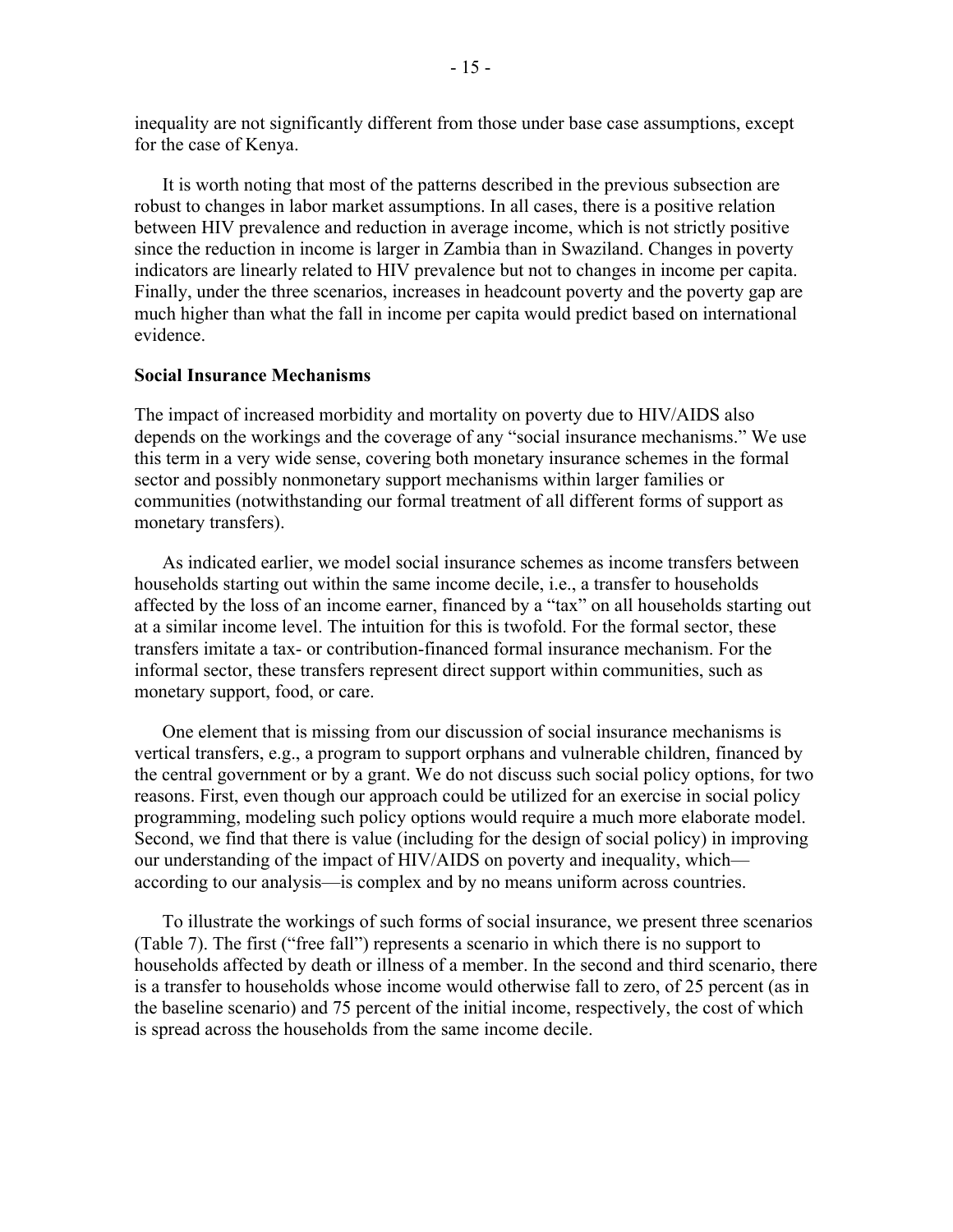|                                            |                             | Ghana                                           |                             |                             | Table 7. Social msurance and I overly multators<br>Swaziland<br>Kenya |                             |                             |                                                  |                               | Zambia                      |                                     |                               |  |
|--------------------------------------------|-----------------------------|-------------------------------------------------|-----------------------------|-----------------------------|-----------------------------------------------------------------------|-----------------------------|-----------------------------|--------------------------------------------------|-------------------------------|-----------------------------|-------------------------------------|-------------------------------|--|
|                                            | With-<br>out<br><b>AIDS</b> | With<br><b>AIDS</b><br>(Year<br>10 <sub>0</sub> | Change<br>(In per-<br>cent) | With<br>-out<br><b>AIDS</b> | With<br><b>AIDS</b><br>(Year<br>10)                                   | Change<br>(In per-<br>cent) | With-<br>out<br><b>AIDS</b> | With<br><b>AIDS</b><br>(Year)<br>10 <sub>0</sub> | Change<br>$(In per-$<br>cent) | With-<br>out<br><b>AIDS</b> | With<br><b>AIDS</b><br>(Year<br>10) | Change<br>$(In per-$<br>cent) |  |
| "Free fall" scenario                       |                             |                                                 |                             |                             |                                                                       |                             |                             |                                                  |                               |                             |                                     |                               |  |
| Poverty headcount<br>$(S2/day,\%)$         | 66.38                       | 66.57                                           | 0.3                         | 58.92                       | 61.04                                                                 | 3.6                         | 59.90                       | 65.33                                            | 9.1                           | 79.17                       | 82.53                               | 4.3                           |  |
| Poverty gap (\$2/day,%)                    | 34.21                       | 34.99                                           | 2.3                         | 25.17                       | 27.12                                                                 | 7.7                         | 26.00                       | 33.54                                            | 29.0                          | 41.67                       | 49.98                               | 19.9                          |  |
| Poverty headcount<br>$$1/day, \%$          | 34.15                       | 35.74                                           | 4.6                         | 23.46                       | 26.12                                                                 | 11.4                        | 23.28                       | 33.04                                            | 41.9                          | 51.04                       | 58.02                               | 13.7                          |  |
| Gini coefficient                           | 53.85                       | 54.46                                           | 1.1                         | 48.43                       | 50.26                                                                 | 3.8                         | 50.63                       | 55.93                                            | 10.5                          | 47.77                       | 52.93                               | 10.8                          |  |
| Baseline scenario ("25% allowance")        |                             |                                                 |                             |                             |                                                                       |                             |                             |                                                  |                               |                             |                                     |                               |  |
| Poverty headcount<br>$(\$2/day,\% )$       | 66.38                       | 66.38                                           | 0.0                         | 58.92                       | 60.53                                                                 | 2.7                         | 59.90                       | 64.00                                            | 6.9                           | 79.17                       | 81.48                               | 2.9                           |  |
| Poverty gap $(\frac{2}{day}, \frac{9}{6})$ | 34.21                       | 34.99                                           | 2.3                         | 25.17                       | 27.06                                                                 | 7.5                         | 26.00                       | 33.36                                            | 28.3                          | 41.67                       | 48.59                               | 16.6                          |  |
| Poverty headcount<br>$$1/day, \%$          | 34.15                       | 35.74                                           | 4.6                         | 23.46                       | 25.80                                                                 | 10.0                        | 23.28                       | 33.00                                            | 41.8                          | 51.04                       | 57.52                               | 12.7                          |  |
| Gini coefficient                           | 53.85                       | 54.49                                           | 1.2                         | 48.43                       | 50.41                                                                 | 4.1                         | 50.63                       | 55.74                                            | 10.1                          | 47.77                       | 53.23                               | 11.4                          |  |
| "75% allowance"                            |                             |                                                 |                             |                             |                                                                       |                             |                             |                                                  |                               |                             |                                     |                               |  |
| Poverty headcount<br>$(\$2/day,\% )$       | 66.38                       | 66.51                                           | 0.2                         | 58.92                       | 60.95                                                                 | 3.4                         | 59.90                       | 64.76                                            | 8.1                           | 79.17                       | 82.00                               | 3.6                           |  |
| Poverty gap $(\frac{2}{day}, \frac{9}{6})$ | 34.21                       | 34.93                                           | 2.1                         | 25.17                       | 26.43                                                                 | 5.0                         | 26.00                       | 31.51                                            | 21.2                          | 41.67                       | 46.52                               | 11.7                          |  |
| Poverty headcount<br>$($1/day, \%)$        | 34.15                       | 35.73                                           | 4.6                         | 23.46                       | 25.23                                                                 | 7.6                         | 23.28                       | 32.64                                            | 40.2                          | 51.04                       | 57.31                               | 12.3                          |  |
| Gini coefficient                           | 53.85                       | 54.34                                           | 0.9                         | 48.43                       | 49.61                                                                 | 2.4                         | 50.63                       | 53.34                                            | 5.3                           | 47.77                       | 49.68                               | 4.0                           |  |

Table 7. Social Insurance and Poverty Indicators

Source: Authors' calculations, based on HIV prevalence and income/expenditure surveys listed in Table 2.

Our analysis shows that social insurance mechanisms are somewhat effective in alleviating the adverse economic impact of HIV/AIDS. Because we model these mechanisms as transfers within each country, the impact of the epidemic on average income per capita does not vary among scenarios. Nevertheless, such forms of social support mitigate the depth of poverty resulting from increased mortality. Even for the "25 percent" scenario, the increase in headcount poverty and the poverty gap is much less pronounced. In addition, the existence of such mechanisms also translates into lower increases in income inequality due to the disease. Hence, in order to estimate the impact of HIV/AIDS on households, it is important to take into account any forms of social support, which can mitigate the impacts for the households directly affected, but which also represent a burden to households providing support. An analysis focusing on the direct impact of the epidemic does not capture this latter dimension.

#### **V. DETERMINANTS OF THE IMPACT ON INCOME AND POVERTY**

As mentioned in Section IV, most of the differences in the impact of HIV/AIDS on income and poverty among countries reflect the underlying variation in average HIV prevalence. However, we noted that the fall in income per capita in Zambia is the highest, although Swaziland has a much higher prevalence rate, revealing the importance of distribution factors in determining the effect of the epidemic on income. To better illustrate the importance of factors other than the scale of the epidemic, we have normalized the estimates of the impact, assuming a 5 percent HIV prevalence rate. Table 8 summarizes this, showing that the impact of the disease on economic and social indicators differs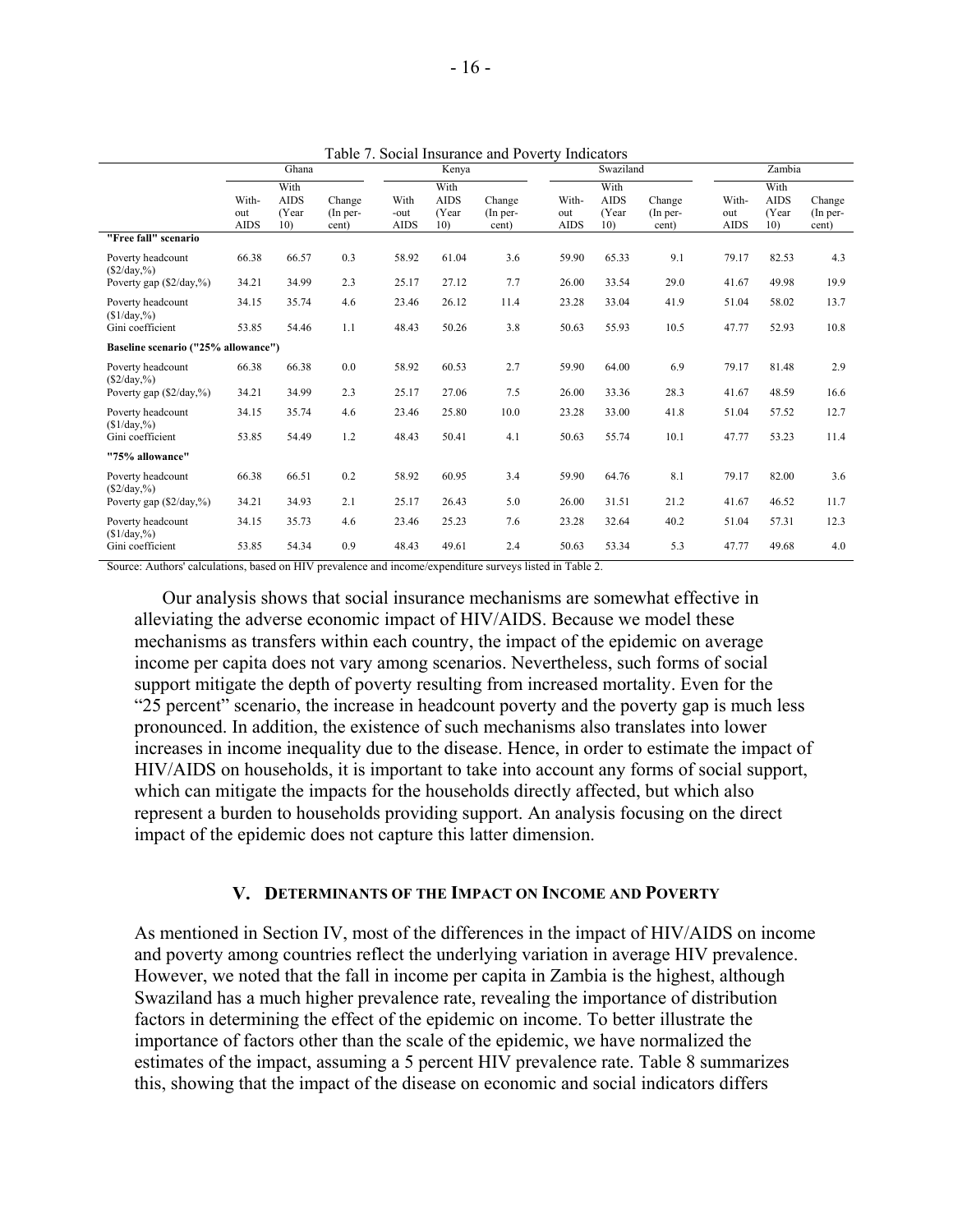substantially across countries despite the assumption of a unique prevalence rate. The fall in income is disproportionately large in Zambia.

|                                         | Ghana   | Kenya   | Swaziland | Zambia  |
|-----------------------------------------|---------|---------|-----------|---------|
|                                         |         |         |           |         |
| Income per capita (US\$)                | $-1.30$ | $-0.67$ | $-120$    | $-3.19$ |
| Poverty headcount (\$2/day, in percent) | 0.01    | 2.05    | 1.09      | 0.94    |
| Poverty gap (\$2/day, in percent)       | 5.40    | 5.59    | 4.51      | 5.33    |
| Poverty headcount (\$1/day, in percent) | 11.05   | 743     | 6.65      | 4.07    |
| Income dependency ratio                 | $-0.85$ | $-1.50$ | $-2.27$   | $-1.52$ |
| Gini coefficient                        | 2.79    | 3.05    | 1.61      | 3.66    |

Table 8. Normalized Impact of HIV/AIDS: Baseline Scenario Assuming a 5 Percent HIV Prevalence Rate

Source: Authors' calculations based on HIV-prevalence and income/expenditure surveys listed in Table 2.

The heterogeneous impact on income per capita seems the result of higher HIV prevalence in higher-income population groups. Table 9 presents the impact of the epidemic under baseline assumptions by income decile. Here we observe that income falls considerably more in higher-income deciles in Zambia and in lower-income deciles in the rest of the sample. Thus, since HIV affects the wealthiest groups in Zambia, its impact on aggregated average income per capita is higher than in other countries. The age profile and the geographic distribution of the epidemic appear to affect the impact on income per capita. HIV prevalence in Zambia peaks in the 30-39 age range (presumably commanding higher incomes), whereas it is highest for the 20-29 range for the Swazi sample. For this pair of countries, location (urban vs. rural) also acts as the main proxy for economic differences, and we find that the adverse impact of HIV/AIDS on income in Zambia is reinforced by the fact that the distribution of HIV prevalence is highly skewed toward urban areas.

Another finding from Section V relates to the impact of HIV/AIDS on poverty rates, relative to its impact on income. We find that HIV/AIDS can result in substantial increases in poverty, even if average income per capita does not change much. To understand this, it is necessary to look specifically at the population at risk of poverty, i.e., households that would fall below the poverty line if afflicted by HIV/AIDS.

Table 9 shows that the impact of the disease is indeed highest in those deciles right above the \$1-a-day poverty line.<sup>16</sup> Looking at Ghana and Kenya, the countries for which a richer dataset is available (see Table 4), we recall that HIV prevalence is concentrated among the population group just above the poverty line (in Kenya, the second quintile; in Ghana, the middle quintile). Such a concentration would exacerbate the impacts of

<sup>&</sup>lt;sup>16</sup> The 1\$-a-day line is located between deciles 3 and 4 in Ghana, 2 and 3 in Kenya and Swaziland, and 4 and 5 in Zambia.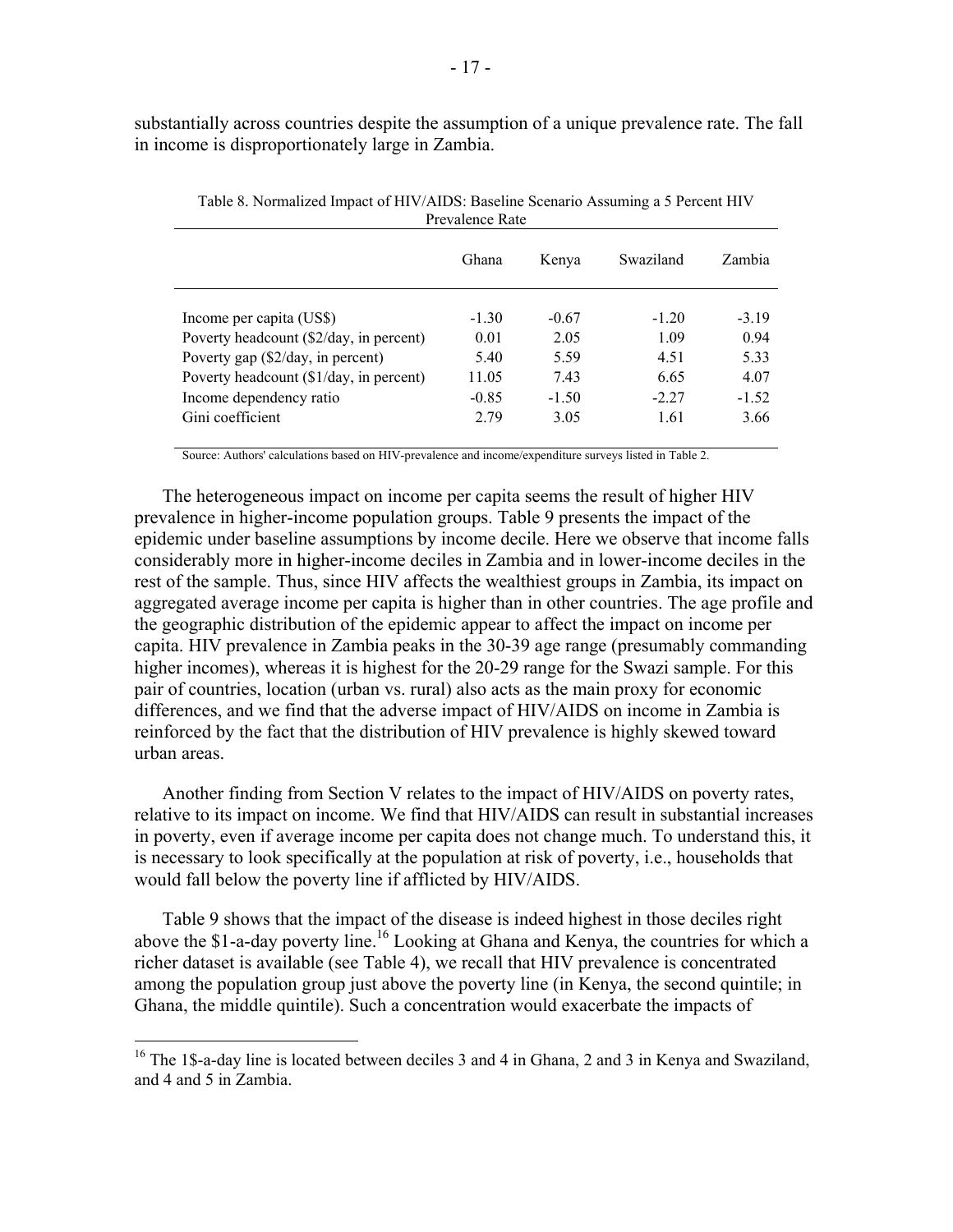HIV/AIDS on poverty, compared with a situation where HIV prevalence is similar across population groups.

|                                        | Decile       |                |         |        |         |        |                |        |        |        |
|----------------------------------------|--------------|----------------|---------|--------|---------|--------|----------------|--------|--------|--------|
|                                        | $\mathbf{1}$ | $\mathfrak{2}$ | 3       | 4      | 5       | 6      | $\overline{7}$ | 8      | 9      | 10     |
|                                        |              |                |         |        |         |        |                |        |        |        |
| Ghana                                  |              |                |         |        |         |        |                |        |        |        |
| a) Without HIV/AIDS (year 0, PPP US\$) | 0.39         | 0.63           | 0.84    | 1.06   | 1.28    | 1.58   | 1.97           | 2.56   | 3.72   | 9.16   |
| b) With HIV/AIDS (year 10, PPP US\$)   | 0.38         | 0.63           | 0.83    | 1.05   | 1.24    | 1.53   | 1.96           | 2.54   | 3.75   | 9.12   |
| Change a) to b) $(\frac{9}{6})$        | $-0.8$       | $-0.9$         | $-0.8$  | $-0.8$ | $-3.1$  | $-3.0$ | $-0.1$         | $-0.9$ | 0.6    | $-0.5$ |
|                                        |              |                |         |        |         |        |                |        |        |        |
| Kenya                                  |              |                |         |        |         |        |                |        |        |        |
| a) Without HIV/AIDS (year 0, PPP US\$) | 0.61         | 0.87           | 1.11    | 1.36   | 1.62    | 1.95   | 2.39           | 2.99   | 4.05   | 10.11  |
| b) With HIV/AIDS (year 10, PPP US\$)   | 0.61         | 0.87           | 1.10    | 1.35   | 1.60    | 1.95   | 2.36           | 2.98   | 4.15   | 10.09  |
| Change a) to b) $(\frac{9}{6})$        | $-0.2$       | $-0.2$         | $-1.0$  | $-0.6$ | $-1.4$  | $-0.1$ | $-1.1$         | $-0.3$ | 2.3    | $-0.2$ |
|                                        |              |                |         |        |         |        |                |        |        |        |
| Swaziland                              |              |                |         |        |         |        |                |        |        |        |
| a) Without HIV/AIDS (year 0, PPP US\$) | 0.47         | 0.85           | 1.12    | 1.36   | 1.62    | 1.92   | 2.35           | 2.96   | 4.16   | 10.68  |
| b) With HIV/AIDS (year 10, PPP US\$)   | 0.42         | 0.75           | 0.99    | 1.24   | 1.46    | 1.75   | 2.16           | 2.82   | 4.12   | 9.88   |
| Change a) to b) $(\% )$                | $-10.3$      | $-12.0$        | $-11.3$ | $-9.1$ | $-10.0$ | $-8.8$ | $-8.2$         | $-4.8$ | $-1.1$ | $-7.5$ |
|                                        |              |                |         |        |         |        |                |        |        |        |
| Zambia                                 |              |                |         |        |         |        |                |        |        |        |
| a) Without HIV/AIDS (year 0, PPP US\$) | 0.20         | 0.43           | 0.62    | 0.82   | 1.07    | 1.34   | 1.69           | 2.19   | 3.08   | 8.20   |
| b) With HIV/AIDS (year 10, PPP US\$)   | 0.19         | 0.40           | 0.58    | 0.77   | 0.98    | 1.22   | 1.54           | 2.02   | 2.91   | 7.42   |
| Change a) to b) $(\% )$                | $-5.4$       | $-6.5$         | $-5.6$  | $-6.5$ | $-8.1$  | $-8.8$ | $-8.9$         | $-7.5$ | $-5.5$ | $-9.5$ |
|                                        |              |                |         |        |         |        |                |        |        |        |

Table 9. Impact on Income Per Capita by Decile

Sources: Authors' calculations based on HIV-Prevalence and Income/Expenditure Surveys listed in Table 2

The second determinant of impact of HIV/AIDS on poverty is the size of the population at risk, i.e., the proportion of the population with incomes just above the poverty line. The histograms in the Appendix show the distribution of daily income in the four sample countries. We find a much higher percentage of the population with incomes just above the poverty line in Swaziland (as compared with Zambia), which partly explains why the impact of HIV/AIDS on poverty is higher (especially relative to the impact on income) in Swaziland. Similarly, the proportion of the population just above the poverty line is somewhat higher in Kenya than in Ghana, and so is the impact on poverty, relative to the impact on income.

#### **VI. CONCLUSIONS**

Simulation analysis based on household survey information confirms recent evidence that the impact of HIV/AIDS on poverty indicators often goes beyond its impact on average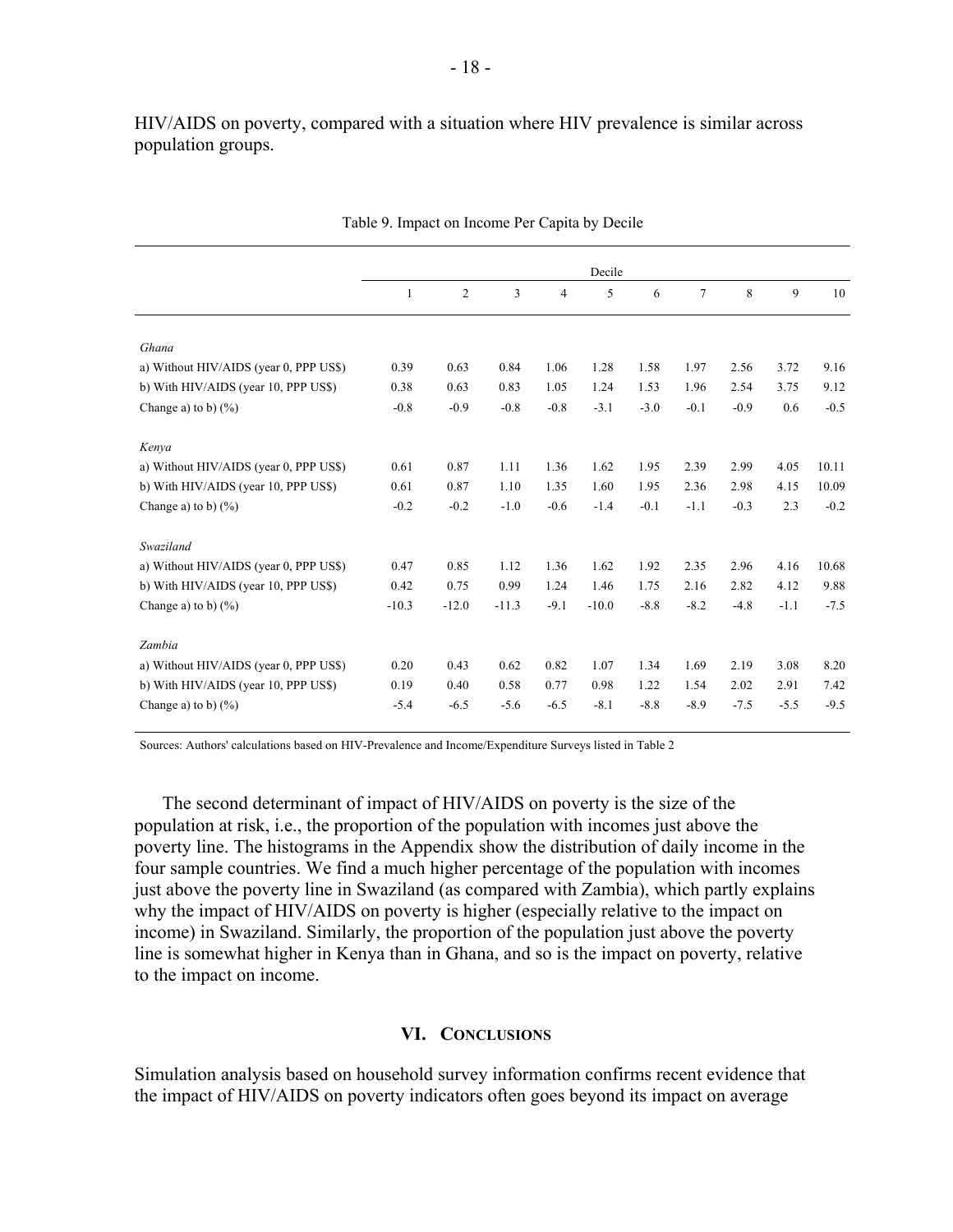incomes. In three of our sample countries, poverty incidence and the poverty gap increase more than would be expected from the decline in income per capita. Key determinants of the impact of HIV/AIDS on poverty are the size of the population at risk of falling into poverty, and the HIV prevalence among this population group. These results are robust to different assumptions about worker replacement and the functioning of a social insurance system that takes care of destitute households. Thus, the disease can throw a considerable share of the population into poverty even in cases where researchers do not expect a significant fall in income per capita.

These results have important policy implications. Even if increased mortality and morbidity associated with the epidemic do not result in a significant decline in income per capita, the economic repercussions can be significant, since poverty increases (or attempts to reduce poverty are frustrated). Taking a broader perspective, our results reinforce the view that HIV/AIDS is threatening to derail the attainment not only of the MDGs in the areas of public health, but also of MDG 1 ("eradicate extreme poverty and hunger") and of other MDGs affected by increased poverty (e.g., in the area of education).

Our analysis, although quite simple in this regard, also has implications for the design of social safety nets. We model social support primarily as transfers in a horizontal fashion, trying to capture essential features both of formal insurance mechanisms in the formal sector and of informal insurance networks at the community level. We find that such forms of social support have some effect in mitigating the depth of the impact of HIV/AIDS on poverty, but not in terms of mitigating the width of the impact on poverty, since the burden of providing support to households primarily affected by HIV/AIDS can drag households providing support below the poverty line. This suggests that the capacities of informal social support networks between households with similar income levels to mitigate the impact of HIV/AIDS on poverty are limited, and that an effective social safety net would have to rely on some form of vertical transfers.

From a methodological perspective, our results show that researchers assessing the welfare implications of HIV/AIDS cannot limit their analysis to the impact of the disease on income per capita, and that studies confined to the impact of HIV/AIDS on households that are directly affected can be misleading. Future research in this area will benefit from the new generation of household surveys with more reliable and frequent data on income and consumption, and the increasingly available Demographic and Health Surveys (DHSs), which allow for a better understanding of the socioeconomic dimension of the epidemic.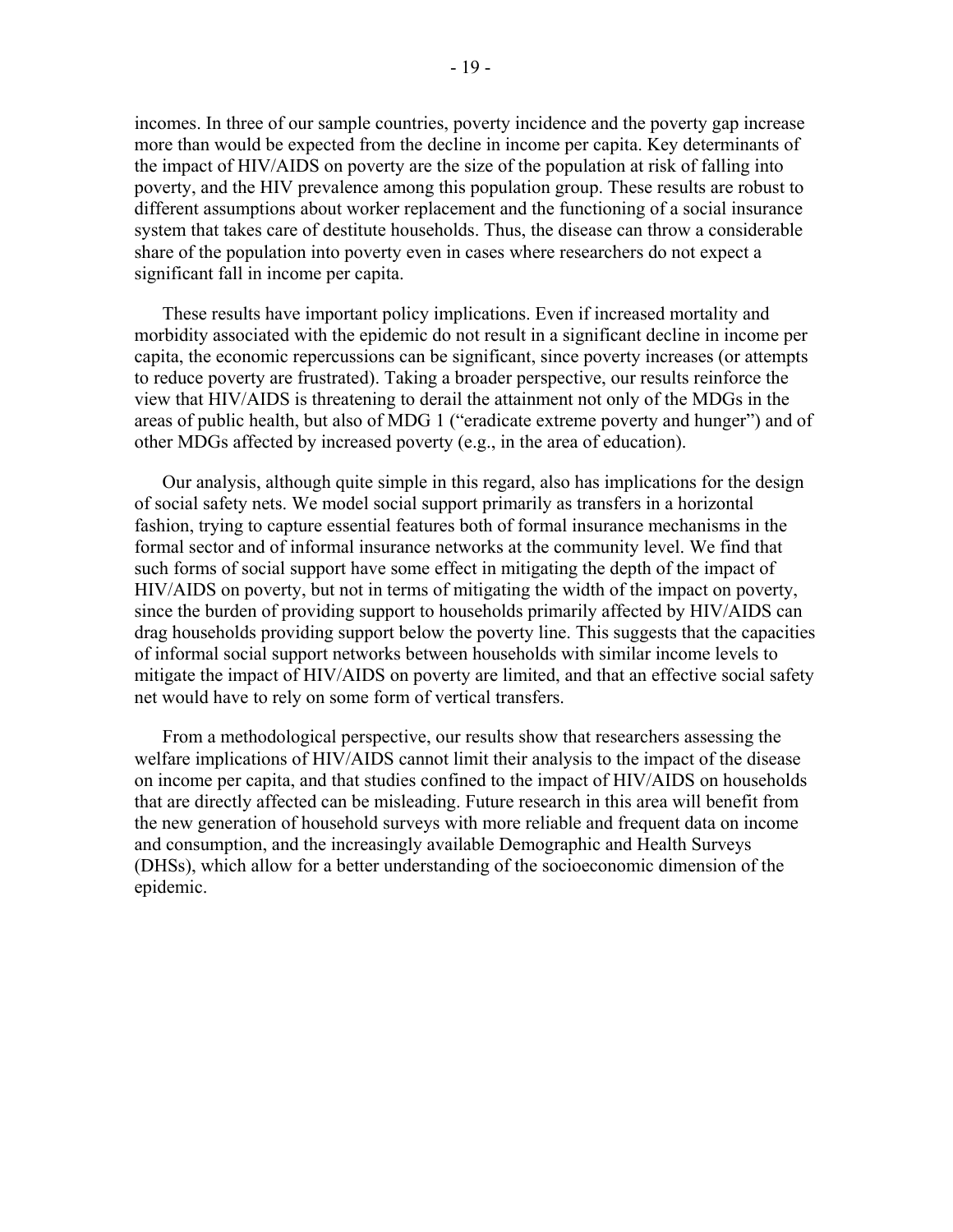- Barbone, Luca, and Luis-Alvaro Sanchez B., 1999,"Pensions and Social Security in Sub-Saharan Africa: Issues and Options," World Bank Africa Region Working Paper No. 4 (Washington:World Bank).
- Baruti, Elias, 2003, "Extension of Social Security Coverage to the Poor in the Informal Urban Sector in Tanzania Through Micro Credit," paper presented at the Inaugural Tanzanian Biennial Development Forum.
- Bell, Clive, Shantayanan Devarajan, and Hans Gersbach, 2003, "The Long-Run Economic Costs of AIDS: Theory and an Application to South Africa," Policy Research Working Paper No. 3152 (Washington:World Bank).

———, 2004, "Thinking About the Long-Run Economic Costs of AIDS," in Haacker  $(2004)$ .

- Booysen, Frederick le Roux, 2003, "Poverty Dynamics and HIV/AIDS Related Morbidity and Mortality in South Africa," paper presented at an international conference on "Empirical Evidence for the Demographic and Socio-Economic Impact of AIDS," Health Economics and HIV/AIDS Research Division, University of KwaZulu-Natal, South Africa, March 26–28.
- Ghana, 2004, "Ghana Demographic and Health Survey 2003," Ghana Statistical Service (GSS), 2004, Noguchi Memorial Institute for Medical Research (NMIMR), and ORC Macro, Calverton, Maryland: GSS, NMIMR, and ORC Macro.

Greener, Robert, 2004, "Impact of HIV/AIDS on Poverty and Inequality," in Haacker (2004).

- ———, Keith Jefferis, and Happy Siphambe, 2000, "The Impact of HIV/AIDS on Poverty and Inequality in Botswana," South African Journal of Economics, Vol. 68, No. 5, pp. 888–915.
- Haacker, Markus, 2002, "The Economic Consequences of HIV/AIDS in Southern Africa." Working Paper WP/02/38 (Washington DC: International Monetary Fund).
	- ——— (ed.), 2004, *The Macroeconomics of HIV/AIDS* (Washington DC: International Monetary Fund).

———, 2006, "Global Trends in Life Expectancy and Income per Capita," unpublished draft (Washington DC: International Monetary Fund).

- ING Barings, South African Research, 2000,"Economic Impact of AIDS in South Africa. A Dark Cloud on the Horizon" (Johannesburg, South Africa).
- Joint United Nations Programme on HIV/AIDS (UNAIDS), 2004, *2004 Report on the Global AIDS Epidemic* (Geneva: UNAIDS).
- Joint United Nations Programme on HIV/AIDS (UNAIDS), United Nations Children's Fund (UNICEF), and U.S. Agency for International Development (USAID), 2004, *Children on the Brink 2004* (Geneva, New York, and Washington).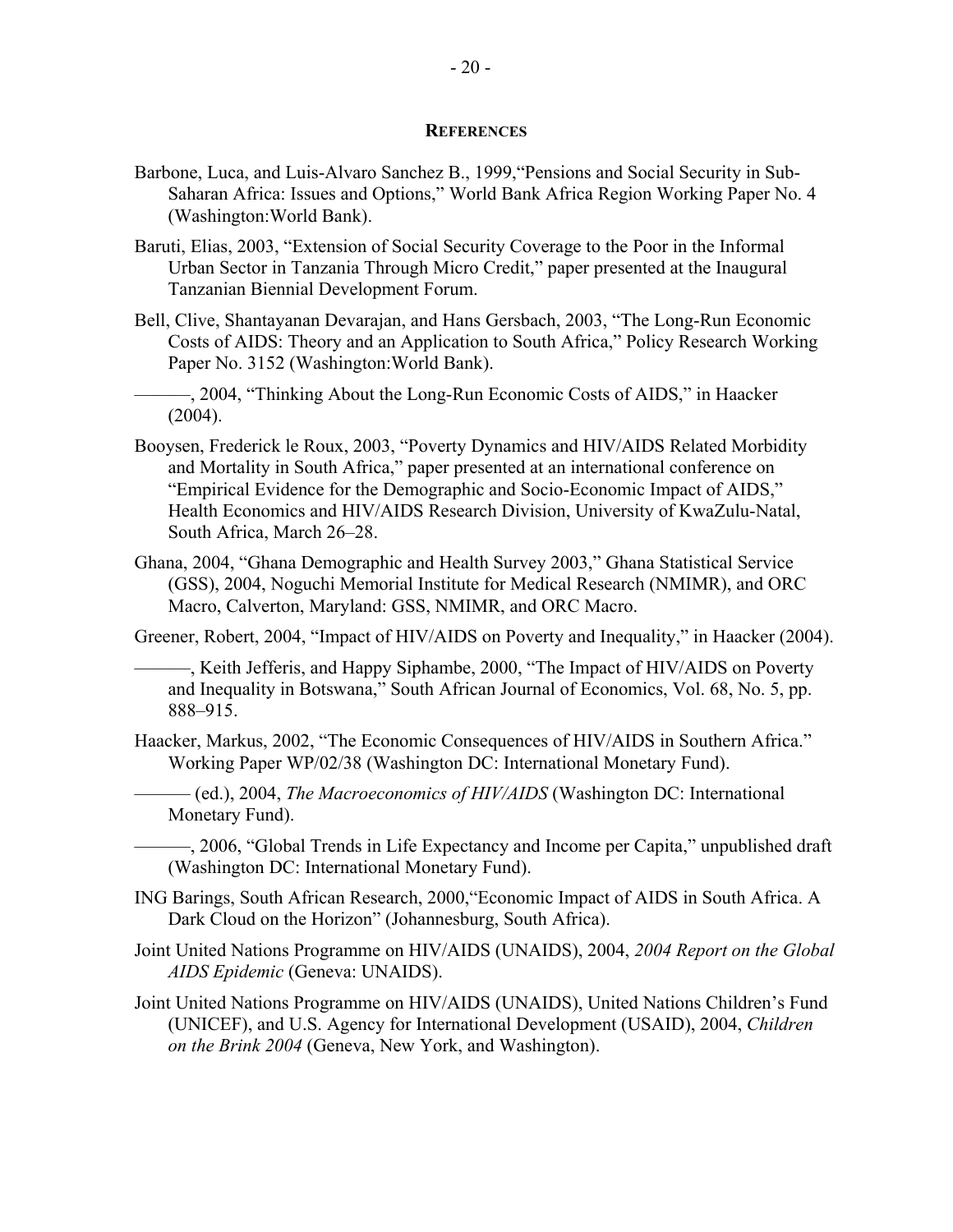- Kambou, Gérard, Shantayanan Devarajan, and Mead Over, 1992, "The Economic Impact of AIDS in an African Country: Simulations with a Computable General Equilibrium Model of Cameroon," Journal of African Economies, Vol. 1 No. 1, pp. 109–30.
- Kenya, 2003, "Kenya Demographic and Health Survey 2003," Central Bureau of Statistics (CBS) [Kenya], Ministry of Health (MOH) [Kenya], and ORC Macro. 2004. Calverton, Maryland: CBS, MOH, and ORC Macro.
- Kraay, Art, 2004. "When is Growth Pro-Poor? Cross-Country Evidence," World Bank Policy Research Working Paper 3225 (Washington DC: World Bank).
- Steinberg, M., Johnson, S., Schierhout, G., and Ndegwa, D., 2002. Hitting Home: How Households Cope with the Impact of the HIV/AIDS Epidemic." The Henry Kaiser Family Foundation.
- Swaziland Ministry of Health and Social Welfare, "8th HIV Sentinel Serosurveillance Report Year 2002." Swaziland National AIDS/STDs Programme, Mbabane, Swaziland.
- Shisana, O., 2002. "Nelson Mandela/HSRC Study of HIV/AIDS: Household Survey 2002." Human Sciences Research Council Publishers.
- Swaziland, 2002, "8th HIV Sentinel Serosurveillance Report Year 2002," Swaziland National AIDS/STDs Programme, Ministry of Health and Social Welfare, 2002, Mbabane, Swaziland.
- UNAIDS see Joint United Nations Programme on HIV/AIDS.
- United Nations Population Division, 2005, *World Population Prospects: The 2004 Revision*, CD-ROM Edition - Comprehensive Dataset (New York: United Nations).
- Whiteside, Alan, 2002, "Poverty and HIV/AIDS in Africa," Third World Quarterly, Vol 23, No 2, pp. 313-332, 2002.
- World Bank, 2005, "World Development Indicators 2004", World Bank World Development Indicators, Washington DC.
- Zambia, 2003, " Zambia Demographic and Health Survey 2001-2002", Central Statistical Office [Zambia], Central Board of Health [Zambia], and ORC Macro. 2003, Calverton, Maryland, USA: Central Statistical Office, Central Board of Health, and ORC Macro.